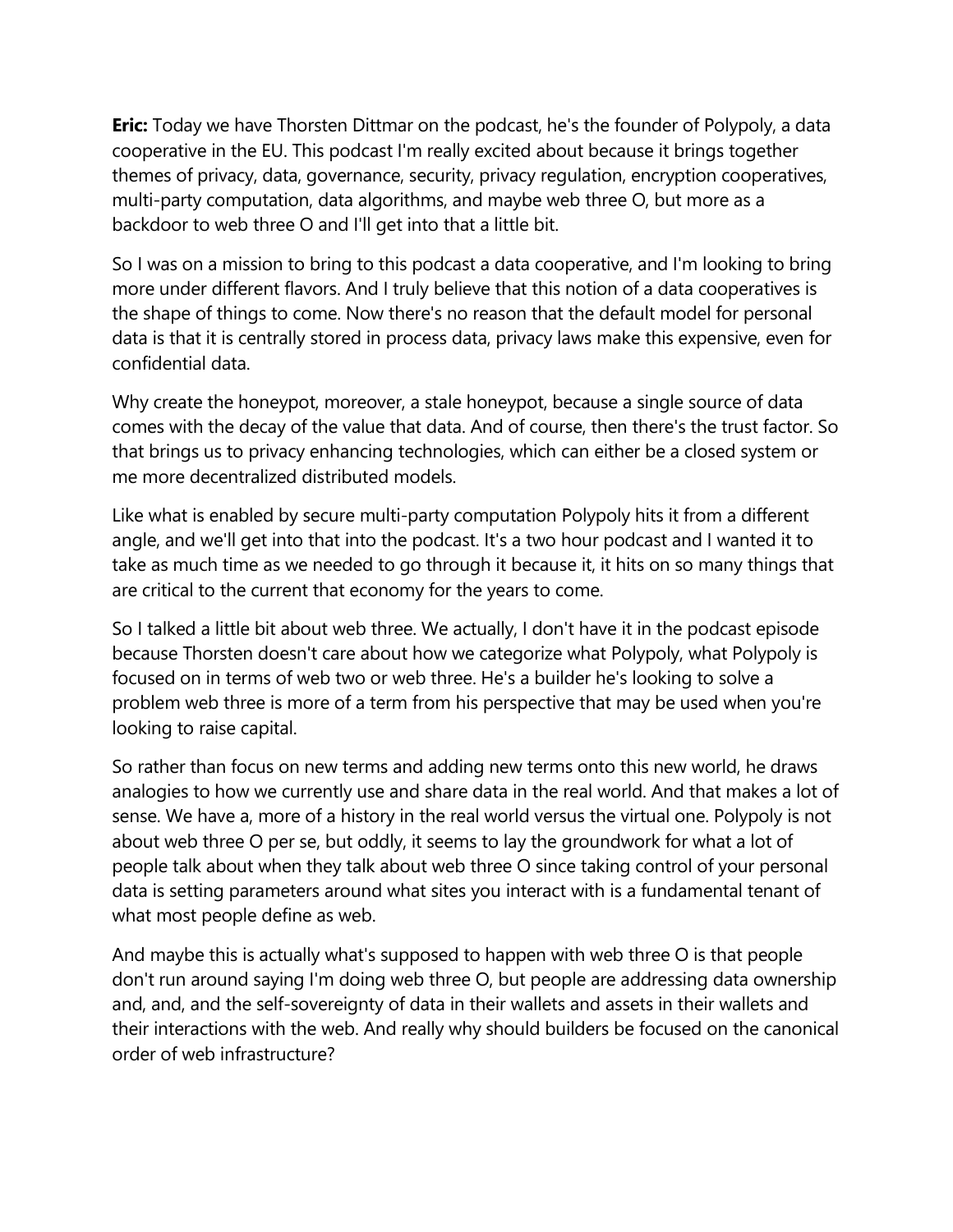Polypoly is focused on returning data control to the individual and enabling the individual to set the rules for their interaction. With those seeking to process such data. They are agnostic, whether that control is versus a web two or web three architecture. So I poke around later in the podcast asking Thorsten about whether they could collectivize the computational power, which he talks about on this podcast, or acting through a decentralized server and contribute data to that with the decisions on interactions made by a community.

This decentralized centralization could provide the co-op or perhaps a group within the co-op. I didn't say sub down with more market power and trusted stewards to manage how that data was used to benefit projects, which met the criteria for the group. It's just an exploration on my part, possibly also a direction that I think data cooperatives should go anyway.

I'm so excited for this podcast and to bring it to you really been leading up to this for a while if you'd the podcast share it. I guarantee you there's, there's a ton of people out there who would find this really interesting and just haven't really delved into the topics in the way that we have on this podcast.

So anyway, please share it. If you like us, please like it in, in the, in the podcast app and until next.

Welcome to The Encrypted Economy, a weekly podcasts featuring discussions exploring the business laws, regulation, security, and technologies relating to digital assets and data. I am Eric Hess, founder of Hess Legal Counsel. I've spent decades representing regulated exchanges, broker dealers, investment advisors, and all matter of FinTech companies for all things touching electronic trading with a focus on new and developing technologies.

So on today's episode of The Encrypted Economy, I'm so excited to have Thorson Ditmar on the podcast.

Thorsten is the co-coordinator of, of the co-op Polypoly, and this has been a topic that has really fascinated The Encrypted Economy. So Lawrence, welcome to The Encrypted Economy.

**Thorsten:** Thanks. And thanks for inviting me.

**Eric:** So maybe we start off, like we do all our podcasts. Give us a little bit about your background and what brought you to yeah.

**Thorsten:** Yeah. I started my tech career late in the seventies so long, long, long ago. So we were really involved in, in all these early stage tech things. And the first age I had project the world, and Wiki stuff. And. Technology, but just nowadays common. Then I sold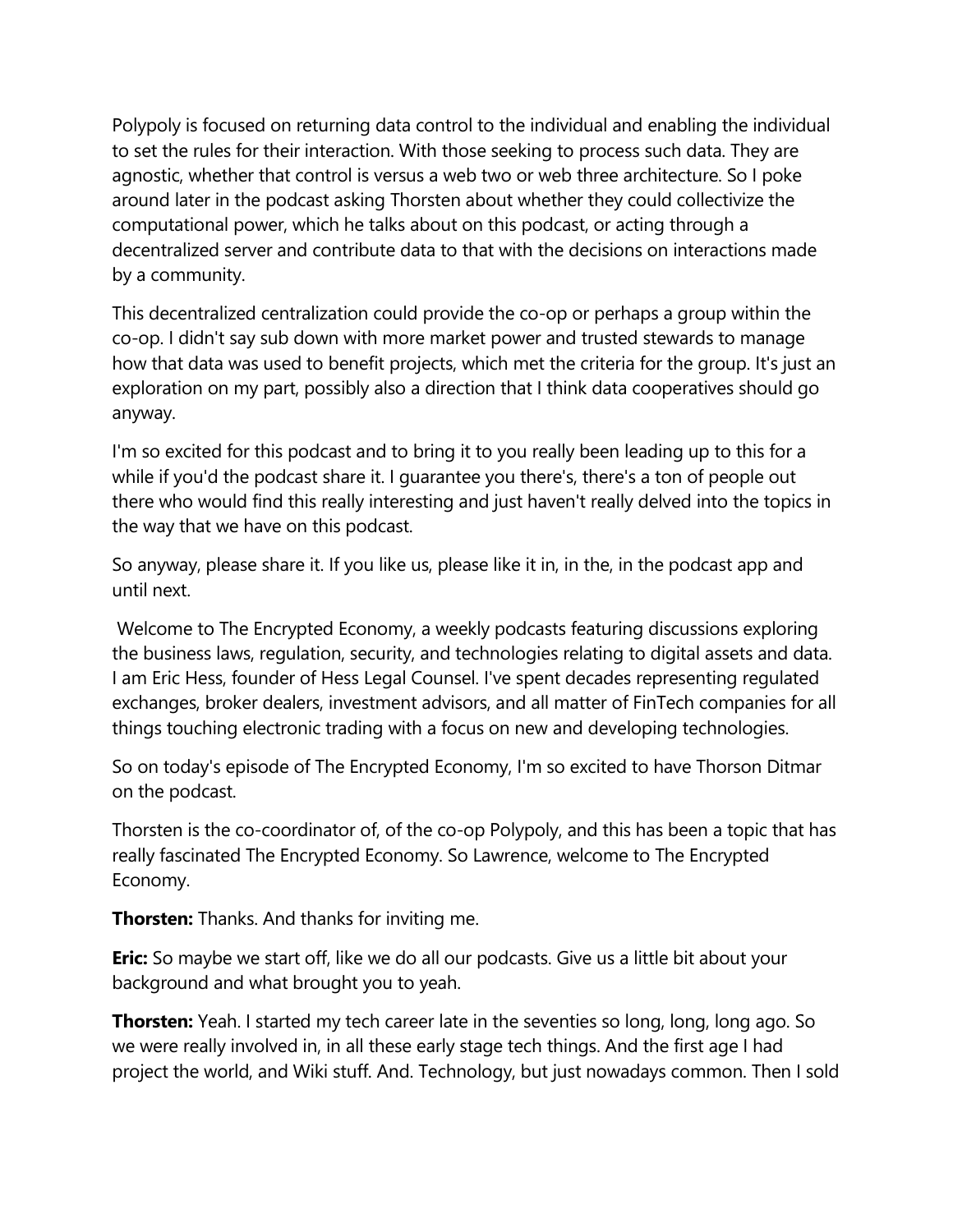my first venture round about 15 years ago and went to Africa, working there as a social impact investor directly in Africa, not from the desk safe in Europe, though.

I was really into there when I started with computer science for every first touch I had was computer as well as about hacking. I was not really a good hacker, but it, you know, it was easy to be hacker in the late seventies and it wasn't illegal. And so I. These network you know, people thinking about, data privacy or security and what kind of role we should play for our and roundabout five soda, seven years ago, I got in touch with some people who were researching around that whole area of how, you know, the data of Facebook is used for political, sayings and so on.

So forth, there are bit. And when I got in touch with all these stuff, I got really, really nervous, of course, for me as a tech dude, it was clear to dedicate the extent what's going on with, in that data economy and social media and so on and so forth. When, when I start helping people to understand all these technical elements.

I got deeper into that topic and said, Hey, my, my dear what's happening there. That these data are now used to change the behavior of people and so on and so forth. And so I said, Hey, we have to fix that problem because it is a really serious problem. Yeah. That was basically when I stopped thinking about how can we fix that?

And my first intention was to find a company who was doing so already and just investing in it. But unfortunately we were not able to find one which was really trying to fix the problem and not just dealing with the symptoms. And that's, what's basically then the start of Polypoly.

**Eric:** So you're interested in privacy.

I know, your background, it seems like it was a building interest, but do you recall, like maybe a single event that just was so meaningful that that shaped you like, or you can just recollect when this happened. I suddenly had this realization, was there that epiphany that moment that just brought it that really shaped your values or worldview,

**Thorsten:** My, my personal background, I'm coming from a worker, family, I was born in Germany with all these history of that country.

And when I start thinking about all. Later Connie, me, and privacy stuff. I had a Trek with a guy who said, yeah, it is really difficult to understand what data can be used. And he came up with an example from our history in Germany. And that was basically that the, all the churches had a register.

How do you say registries for the kids that were burned one and people died and, we have Protestants and Catholics here basically? And during that time, these examples coming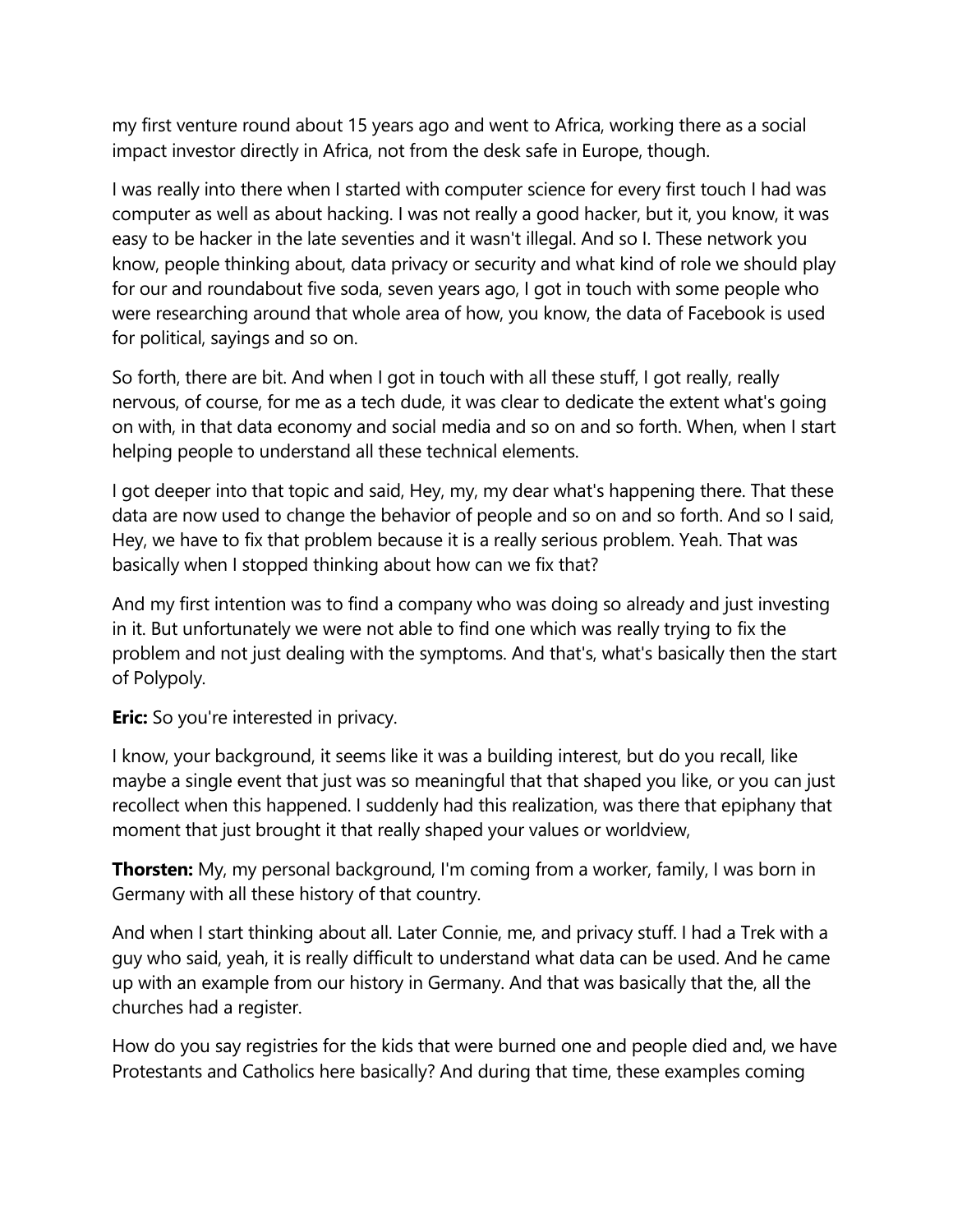from me, everybody was in one of these two churches. And so when the Nazis came in charge in Germany, they took these two registries.

And I would say on anomaly would say, it should not be a problem to know who was born, born, where and when and so forth. But by combining these two registered. They had an idea who was not part of these two churches. So by being, not in that registry, they were able to say, Hey, you are, maybe that was an eye-opener, you know what I'm saying?

Hey, okay. From time to time, it is not about the data or the data that which is known about you. Also, the data that is. No one about you can be a huge problem for you sooner or later, and you know what, what would happen in future. So maybe today to be gay is not a problem anymore. Hopefully that will be the case forever, it's a regime will change in your country and that data is public.

Then you can. Big trouble, and so that's that, when, when I have these cards with these, these guy was a researcher you know, for history staff and so on, so forth, he really taught me how all these, these data was misused long before we had computers. And, if you just think about that, how can all these data we are generating will be misused or can be misused in future?

Don't get me wrong. We need data. We need data for solving some of our issues and our society. And it's necessary for our businesses. It's most likely that we will need even more data than we have today. But if so, then we have to have a way that nobody came with use it. Yeah.

Really an eye-opener for me and say, okay, we really have to go into that one. We have to fix it because we will generate more and more data for sure. You know, with all the IOT devices and so on, so forth. And privacy is one of the core values of our, democracies and societies. I would say one of the core elements of humankind because, we, yes, we are living in groups, but still, what is in my head is just in my head, as long as I'm not speaking it out, it is in my head.

So yeah, that was really that event. No fix

**Eric:** it. That's a, that's a powerful story. When you think of the large data aggregators there's, there's like a twofold risk. Of course, there's one where the people who are aggregating the data suddenly decide to use it in a way that's not permissible and then there's obviously the big honeypot effect where if you aggregate it all in one place, then Google or Facebook may be completely benevolent.

But quantum technologies find a way to access the whole database, and suddenly everybody's saying, wow, how did this happen? How did all this data get assimilated into one large entity? And now there's a full exploration of how to use it to our detriment. So that is a powerful story. So thanks for sharing that.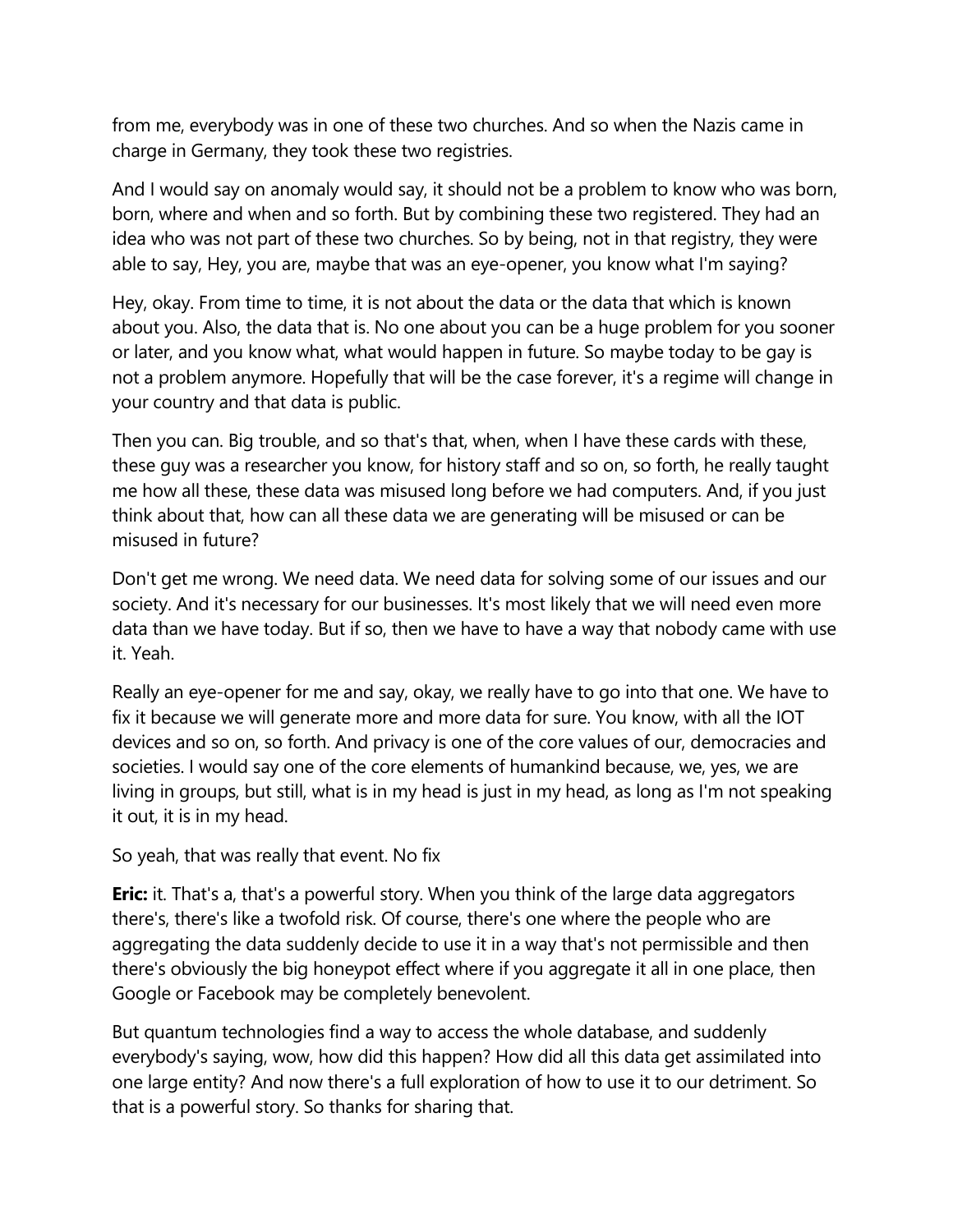And, and so maybe before we even begin, I'm going to ask you, I'm just going to take a big step back. Cause I, I did, there's a lot for a lot for us to talk about here and I'm, I'm really excited about it, but let's just take a big step back and I'm going to ask you Americans and European. Very like our regulatory structures is one thing.

Clearly they are different, the U S tends to protect sectors like financial health, anything within those sectors. That's, what's protected. Now you have the California also focusing maybe more on, on consumer uses. And in Europe, it's a very different approach. It's saying we're predicting your residence wherever it's used, wherever it's in the world under GDPR, but even from an attitudinal perspective, what is the difference between Americans and Europeans on data privacy?

What are your thoughts on that? You don't have to be nice,

**Thorsten:** but I was born in an area of what you would call the rusty boats. So we had direct. So from time to time, I'm maybe not so nice, but yeah. Let me try to be as precise as possible. So first of all, privacy, or in general, not only data privacy or.

That is embedded deep into our culture, and it is how we are defining privacy or is also something that arrives out of our culture. So even in Europe, people and the solids of Europe would define privacy or differently than for example, the knowledge part of Europe also how you know, how open people are to share data with their government is highly different.

For example, here in Germany, of course, we have these used to be just talked about, and that is saying, or the result of that, one of the reasons that we are not so open to share our private data with our government. So in the Northern part of Europe, totally different, they have a very, very strong relationship to their countries and they are willing to share much more data in the states.

I guess it's also, the people in Texas would maybe be ha behave different than in Portland or in New York, or what's that. But in general what you can, when I'm comparing these two systems in the U S Europe, you are much more on that, that let me say, try out things and if it fails, try to fix it.

And we are more on that. Let us think about that first. And then we make a step, both have pros and cons. And so there is no right or wrong here on that point. But in general, I would say private sphere is first at all, a very, very subjective thing. So you know what you would call private for you. It may be different than what one of your friends would call it private.

You know, whatever. Oh, law system is seeing secondary primary is what I'm saying personally for my dater. My roots know very simple. Of course we need laws to empower that. Yeah, no doubt about that, but just because something is covered by GDPR, or maybe not covered by GDPR, I can still declare something as private.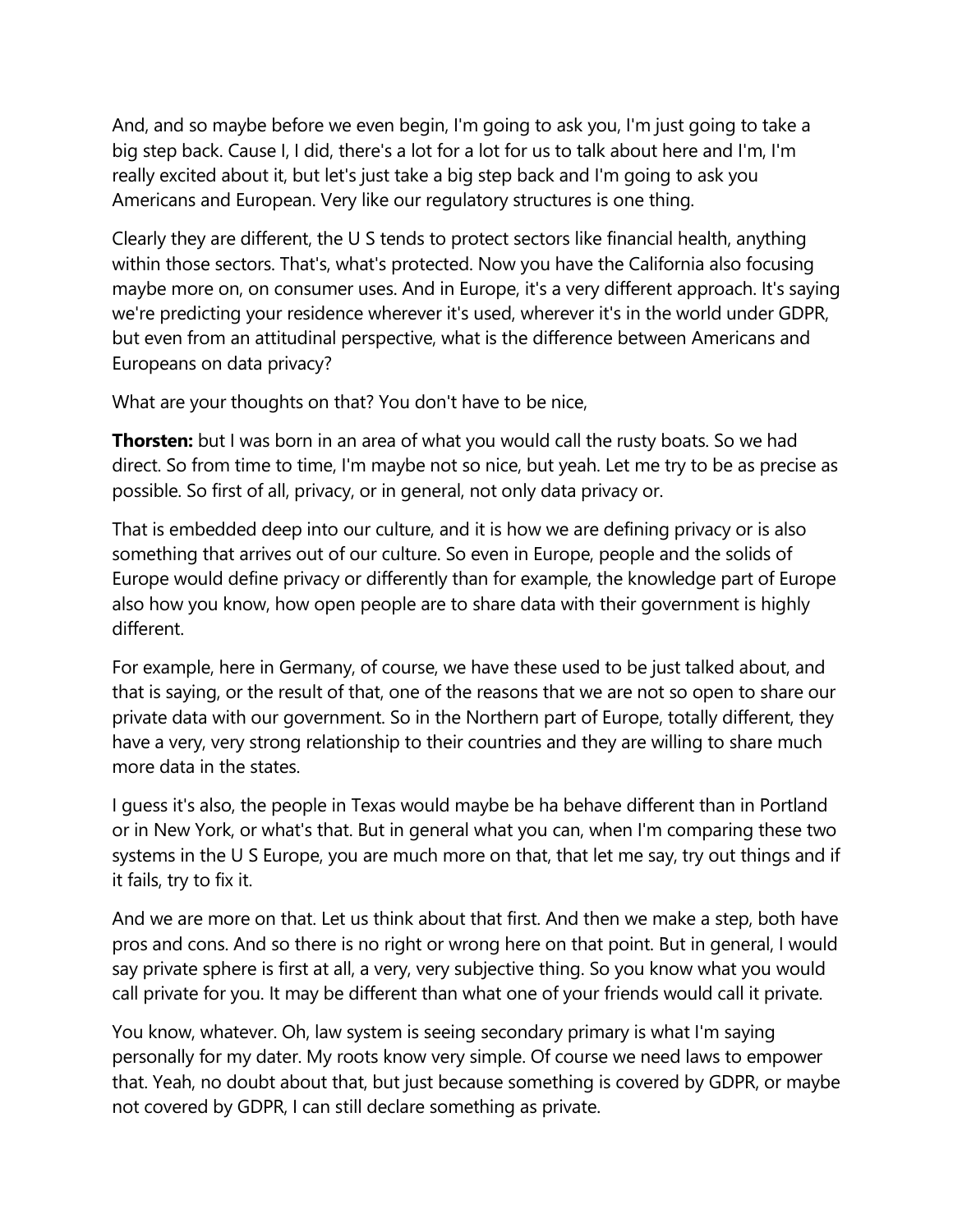What is not covered by GDPR. So if you have a system which is belly balancing the interests between the citizens, the government, and the economy, then, you know, you're not running into a problem. So if all of them are on island, No problem at all, then you can do whatever you want to, but as soon as the system is getting out of balance, and from my point of view, we are here in a system which was totally out of balance.

I would say, even at Amazon or Facebook or Instagram, all these, there's nobody in that company, in these companies who really knows what is going on with this data. All these systems are so company. And they're changing their systems every day. Yeah. So you you've just said maybe Facebook or Google, I would say, oh, nobody's unhackable because all of them are constantly, it is like, as you said, a honeypot building, like a building, like Fort Knox was one big difference.

There are lots of drifters running around these Fort Knox's and rebuilding that building all the time. You know, because. It's a data economy and digital economy is about know changing business models, experimenting here and there, blah, blah, blah, blah. So now you have a honeypot maybe behind a huge security ball with lots of small doors here and there because the Hendrick creditors have to go there to do their job.

But coming back to your question, I would say that that depends really on it. It's not that there's a big difference between the U S and Europe here. They are diff there are some differentiators here, but in general, I guess we have a very similar way of what is private and not what the, the only difference here is, what is our approach when we are trying to take something new and.

Yeah. And so that's from my point of view the main difference. And if you look at what is going on in California, it's basically a, quite a good adaption of what we have with lots of other countries are doing the same thing. She's answering

**Eric:** the question. And you you've used the term private sphere.

Is that the term that you've used it just for the listeners? Just, I want to circle back to it because it is a part of, of what Polypoly does. Could you define the private sphere for, for the, for the listeners?

**Thorsten:** Yeah, so private sphere means for us. So when, when you're going to GDPR, there's a list of kind of beta, which is covered by GDPR and that's quite a big scope.

Nevertheless, there can be also. Elements or data, which belongs to me in a way that is more on the metal level or at, for example, where you cannot really co-create examples. So I have a relationship, for example, let me say there's a digital relationship between me and my mom. So when we would have both of us and we don't have but nevertheless, if you would have a Facebook account, my mom and me, and we would exchange message.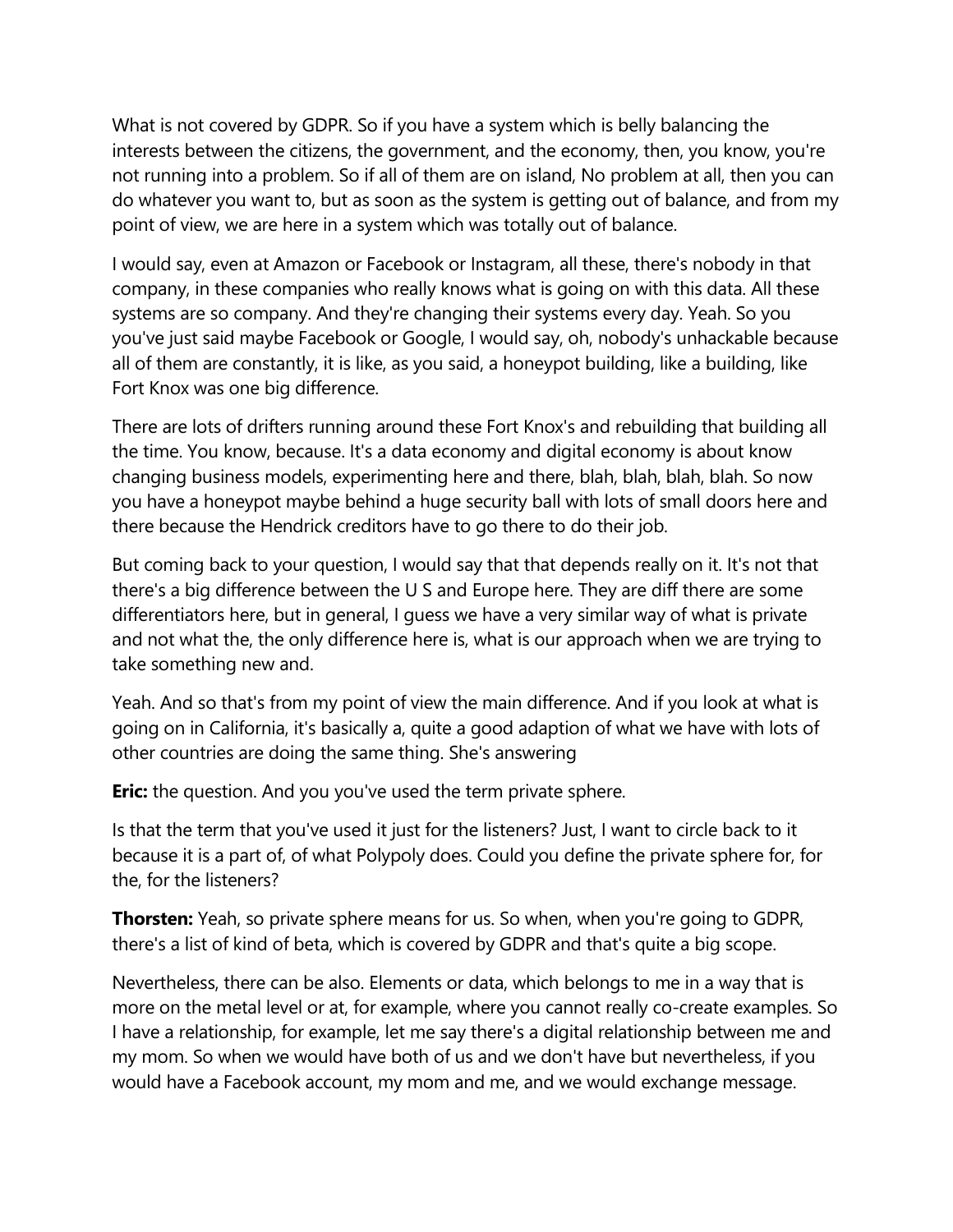On Facebook, we are called friends. So if I would download my data from Facebook, that's a typical for Facebook, same thing with other companies. There is then an aspect where you cannot say clearly, is this data entry really belonging to me, or is it belonging to my mom? And then what typically happens is even if my, my mom and me would download our data and the middle something would be missing.

So there is something in that kind of a relationship, which is owned by Facebook. They would not hand it over to me or to my mom. So in the real world, I would say, Hey, no, that's part of the relationship between me and that person is not owned by herself. Potty. It is owned by us, but not by somebody. And it would be part of my private sphere.

So that's let me say, in addition to what is covered by GDPR what we would also declare. Private

**Eric:** sphere. Yes. And then I guess one other point on the, on the big aggregation, if there's one thing that the solar winds hack taught us is that even Microsoft is far from immune. And you know, with the solar winds act, there is so much that we, as the public don't know and probably is not in our interest to know, but the extent of the, of the damage has been significant.

And, and to think, and to think that Microsoft is any less secure than Facebook or Google or Amazon think again, you know,

**Thorsten:** Yeah, you should never forget. What we're talking about here is an art, which is quite young. If you're talking about civil engineering, we have thousands of years of experience with civil engineering.

Yeah, the first bank is whatever correctly. My, the, I was 500 years old or something like that. When it comes to computer science, it is just five decades, 60 kids, a little bit more. So it is more or less natural that, that we are making a lot of mistakes. I guess we are making more things wrong, being the right and technology.

We're just natural, a very, very new field. So we have to make sense. Yeah. And then we have to fix

**Eric:** it. Okay. And before we, we're going to start getting into Polly, Polly, and a second one question, another point of view, data, privacy, disclosures. Are they working? Are they headed in the right direction?

Is more disclosure.

**Thorsten:** So from my point of view, these way of working stress, dealing with the symptom, not with the problem, because there is currently no fix for the problem. It's good to have that systems and to, to deal with the symptoms. We know that from the financial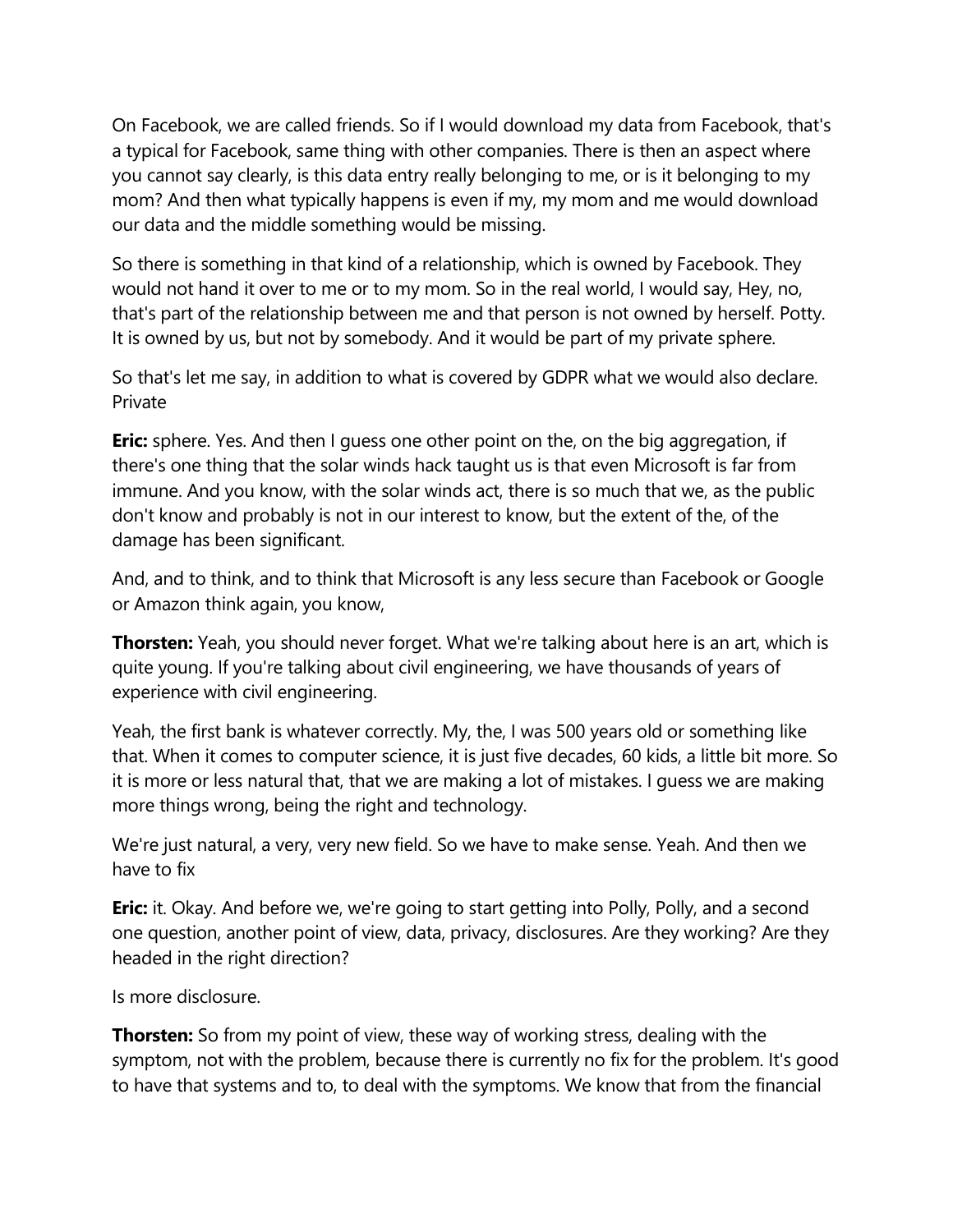area, when you're coming up, its regulations, how, financial stuff should work, then there will be some other smart guys who will find the hole in that regulation.

And then you will build the next regulation. And so it's a kind of a cat and mouse game, is it called in English? They are working to a dedicated extent, but they are not really fixing the problem. They are just dealing with the symptoms. And that's not good enough because when, when you're dealing with the symptoms, you're, you're not really able to build an alternative, which makes syncs even better.

So from our point of view, we have to have data economy. Which is a booster for privacy fear and in parallel, a booster for business and in parallel, a booster for research and so on. So for us you know, more private sphere should mean better business, cheaper business, faster business. That should mean better projects, easier access for researchers.

And that's of course, something you cannot build with these kinds of

**Eric:** technologies. Great. So now at this point for the, for the listeners, where about 20 minutes or so in, can you tell them. What Polypoly is. Yeah,

**Thorsten:** of course. So it is, of course, first, first of all, it is, or an idea about how to build systems, for the data economy.

And secondly, is there some, the company, and the movement behind it and so forth. So before. Deep dive into our legal structures and all that stuff. I would like to talk about the fundamental idea of the technology first if it is okay for you. So nowadays we have that system where the data is leading me as a data subject and going somewhere else, it will be stored somewhere else, and it will be computed somewhere else.

So the data is going to the algorithm and that's basically causing all the problems because that is, as I said earlier, everything, what is in my head is in my head. Nobody can see it only if I'm speaking it out loud. So that's exactly what we are doing nowadays, when you're transferring data to other companies, we are speaking out loud.

What is an hour. And then it is not private anymore. So all idea is to turn that thing upside down so you can praise it, stop praying data starts showing rhythms. So instead of that, my data is going to a foreign country or company or WhatsApp. The algorithm is coming to me as a user, and it will be computed locally on my devices.

And just the answer, if an answer is needed, because for a lot of computations, there is no art, some heated, so that will turn everything upside down was the first at all. If the Edelman was computed on. It is clear, which you are stiction is in charge because it will be computed in my home country.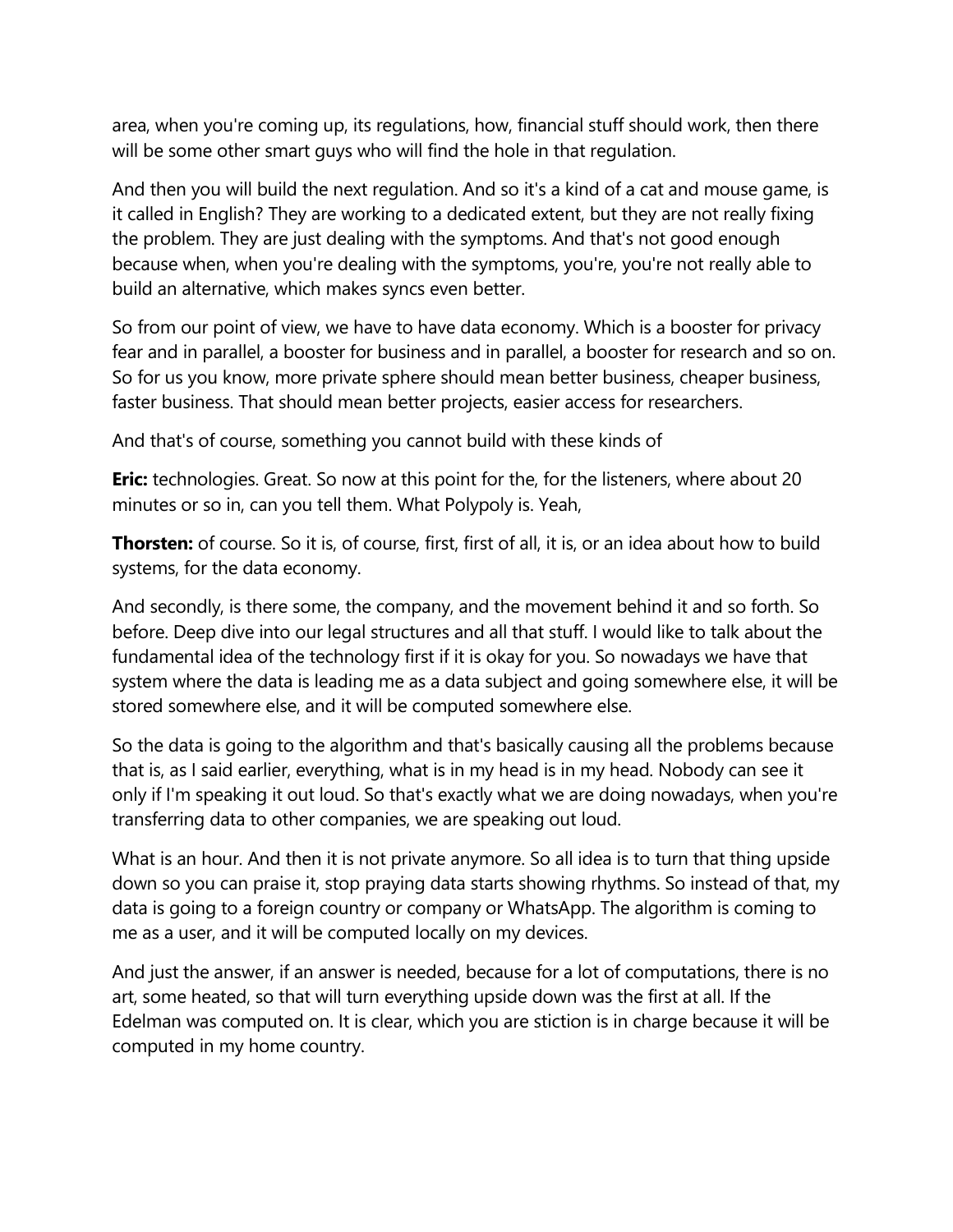So the law of my countries in charge and not the law of any other country it's also clear when there is some, let me say monetary aspect involved where the Texas has to be paid because it is computed on my device. So the Texas has to be paid in my whole country and so on and so forth. So there are lots of legal impacts by turning that thing upside down, but also lots of financial or business aspects are involved.

All of us, we are spending a bunch of money for our own it devices, our smartphones, or laptops pats and whatever, PlayStations and science. So in Europe, you're spending around about \$500 billion every year on our personal devices and all that also includes, smart refrigerators, and even the.

Cars, our smallest supercomputer computers on wheels. Beside of that, these, all of them are consuming a lot of money. We are also using a lot of resources, rare metals and all that stuff to build all these things. But we are utilizing that computation power just by 5% in average. So 95% of the computing power of these.

I'd like there unused, just imagine, during night, all of your devices, idling, even your smartphone, which is normally one of the most used devices, the processor I link most of the time because the processor and all these stuff is built in a way that when a peak is coming you know, identifying your face to unlock their device, that, really needs power.

Then the processor is working hard for some milliseconds. Then it's falling asleep again, there is a study which calculated that when you take 1% of all smartphones in the world, computing power would be that these cluster would be able to all perform Google search for times. Yeah. So if, just mentioned, that, that means end of the day, the largest supercomputer we have in the world.

And we as citizens, not one of these big tech companies, we have much more computing power than all of them together. So all of these devices are paid already. So there is an infrastructure out there which is not utilized that off. We are building new number, crunching centers more and more and more, we can just take all that data, which is commonly stored about us somewhere.

Bring it back to our own devices, making an outsourcing deal with we as citizens, we can make an outsourcing deal with the business and also with the government saying, Hey, if you want to know something about me, if you want to use my data for some calculations, just ask me and pay me. So simple as you paid before Facebook, if you want to know what kind of digital advertisement is okay.

For me, no, ask me, me personally. I can make a much better decision than Facebook would ever be able to because that's also part of our solution. We are downloading the data to your personal devices from lots of different sources. So we have the Facebook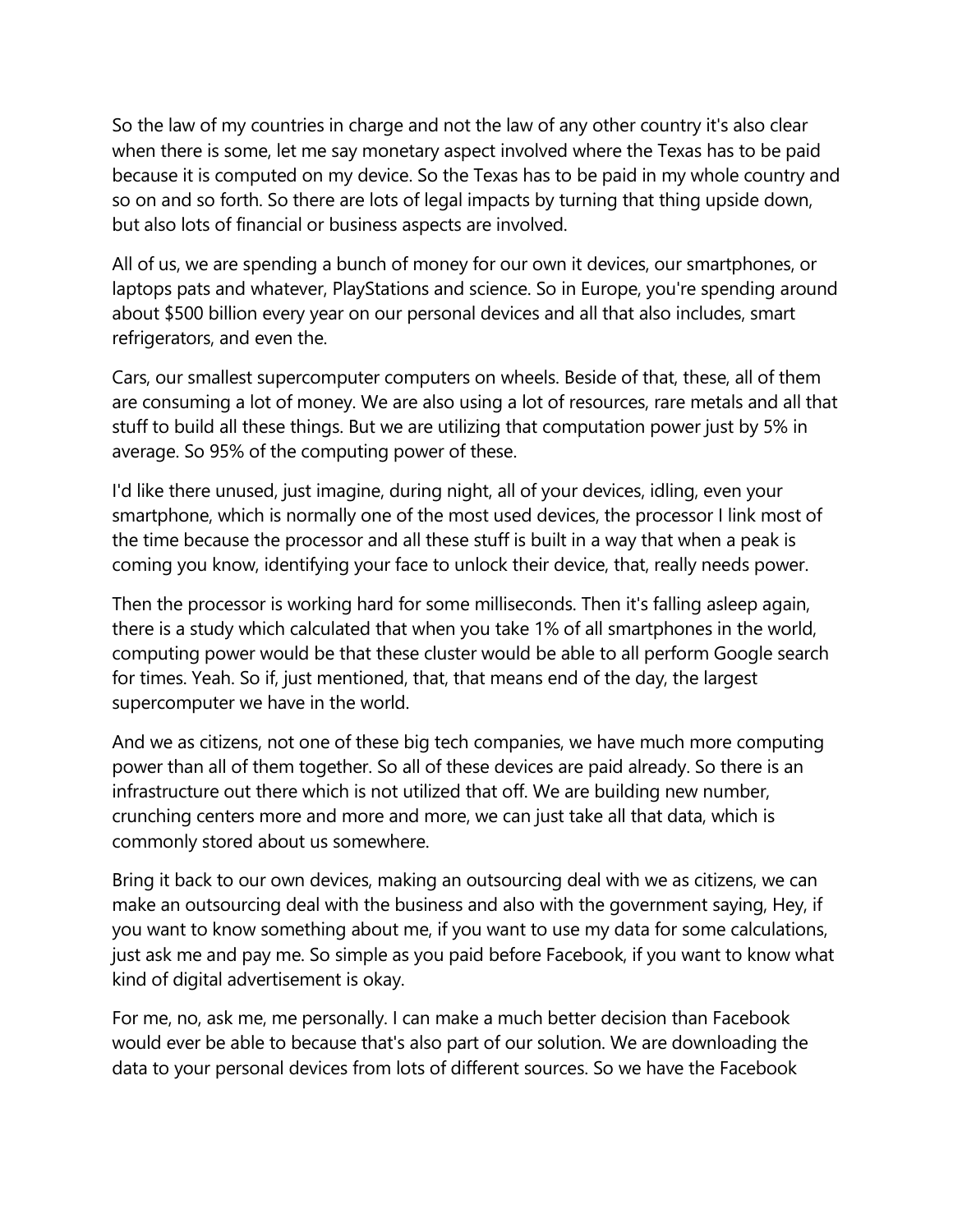download or already out the Google bond is coming in a few weeks up to the end up to the end of the year.

We have to download features for all the big players. So Amazon, Netflix, I've been through her Instagram. So all of these data are going to. And we'll be cleaned up there as well. So also the data quantity, not only the pure amount of data, also the data quality is much higher than one of the big dudes will ever have quite often talking about these tech guys you know, data amount of footage, which, which is wrong.

They are data only guys. Yeah. So means they have some data. They have a lot of data, but say, for example, Netflix don't know anything about my media consumption at Amazon prime or at apple TV and they would never exchange it. So if I'm downloading all that stuff to my device, if you, if you would be the one who's building the best recommendation entering the war, just run it on our infrastructure and would be able to make a much better recommendation than all of the others can do.

Because these recommendation algorithm would be able to use all your media consumption. Even then, the tickets when you were in the cinema last week, That's basically the fundamental idea. Okay. Let us bring the data back to us and enable others to use that data on our devices. There are lots of steps in between because it's quite a radical change.

Here in Europe, we have we been more with evolution that was revolution, at least in the last decades. And so we have. To build a smooth transition for the economy to change from a centralized data storage to decentralized data storage with decentralized or computation. But that's, that's the core of the idea.

We did a lot of experiments and also research. It really makes stuff much cheaper also for the economy. And it would be a, we would be able to enable able services that you cannot build today at all now, or at least not without harming the privacy of somebody heavily. And so having an idea how we can fit.

From a technology point of view. Of course it's not good enough, because tech pod is normally easy, easiest thought to fix, but then you have to think about how that all these legal things are working. You know, how you're creating checks and balances, how you're doing your go-to lack of strategy.

And so that was then when we were stopped thinking about, what kind of legal body would be the right one for that approach. And I, to be honest, I've never followed a cooperative before in my life

**Eric:** before we get into the legal structure because I really want to pick up on, on what you were just talking about in terms of the available computing power.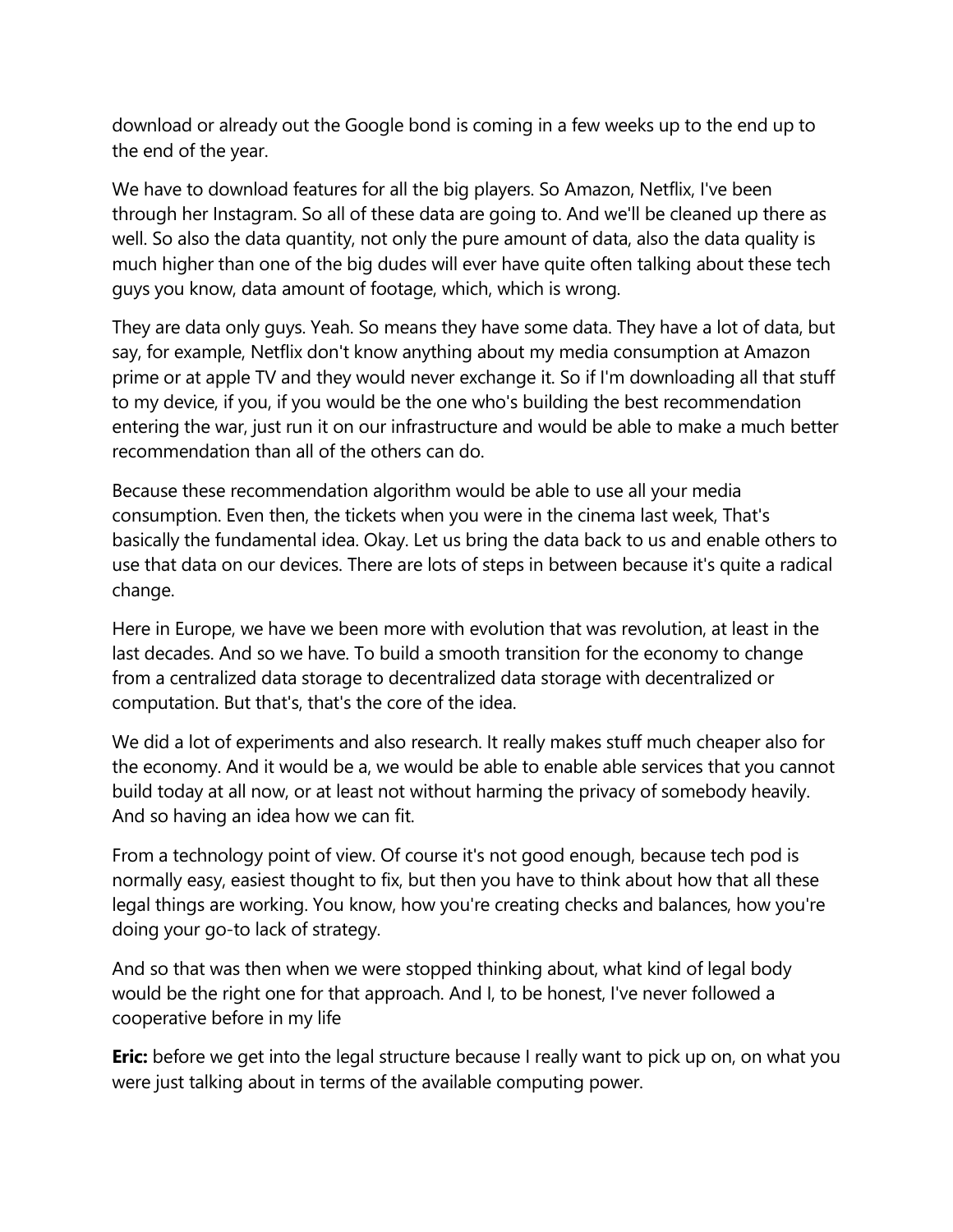And so-so so, as I understand that Polypoly today is structured to that. I have data on my personal devices. The algorithm comes to me for the processing of the data. I get paid or the cooperative gets paid. It's, you'll get into that. But there's a payment associated with that computational power, which I've had some experience with other models where it's like you need for your data.

The problem is, is that those who have the most valuable data get paid much more and they don't want to get paid. And the ones who have the least valuable data get paid less and they want to get paid. So there's just a mismatch, which is why I love the equalizing factor of it. But let me just push that notion one step further.

So let's say from a cooperative perspective, you have a multiple members. Wouldn't that combine computational power be utilized not only for an algorithm coming to a user's device for the processing of that user's data. Couldn't that collective also ha also allows its computational power to be used pure computational in we'll just say in an encrypted format, which now gets a little more complicated of course, but gets utilized in an encrypted format to perform other functions, to thus increase the incentive, to participate in the model and thus forwarding the privacy aspect of it at the same time.

**Thorsten:** Of course. So let me first say some words about what you said first. So when you're, when people get paid for data excess, let me see. Then a private sphere is getting a luxury. Good. Yeah. So if you don't know if you're rich enough, you haven't data privacy because you don't have to share your stuff, but what people in the poverty situation or, people who really have to take care of them.

For them data privacy, or is that something they have to think about if they can, if it maybe worthwhile for them to sell their private sphere and just translate it in the real world, just let us forget for a second. That we are talking about computers here, would you, except in the real world that, let me say the door locker or address in general, having a dress, not being naked in public is something that has to deal with, how much money you have.

I think we would never accept. So why should we accept into the digital world? So privacy did also digital privacy should not be a luxury, but it should be something that everybody is able to use or to establish for himself and to make private decisions about that one. So that was the first reason why we said, okay, we don't want to.

Use that kind of incentive model, as, as more, you will make yourself naked in the digital books as much more money will get. That's definitely not a good idea. We should also don't forget here. Data economy is a global system. So even if maybe most of the people in the us or in Europe would be able to say no to that.

You know, I'm not sharing data. I don't need that euros. There are other countries in the world where people are maybe poor than in our home countries and they have as well, the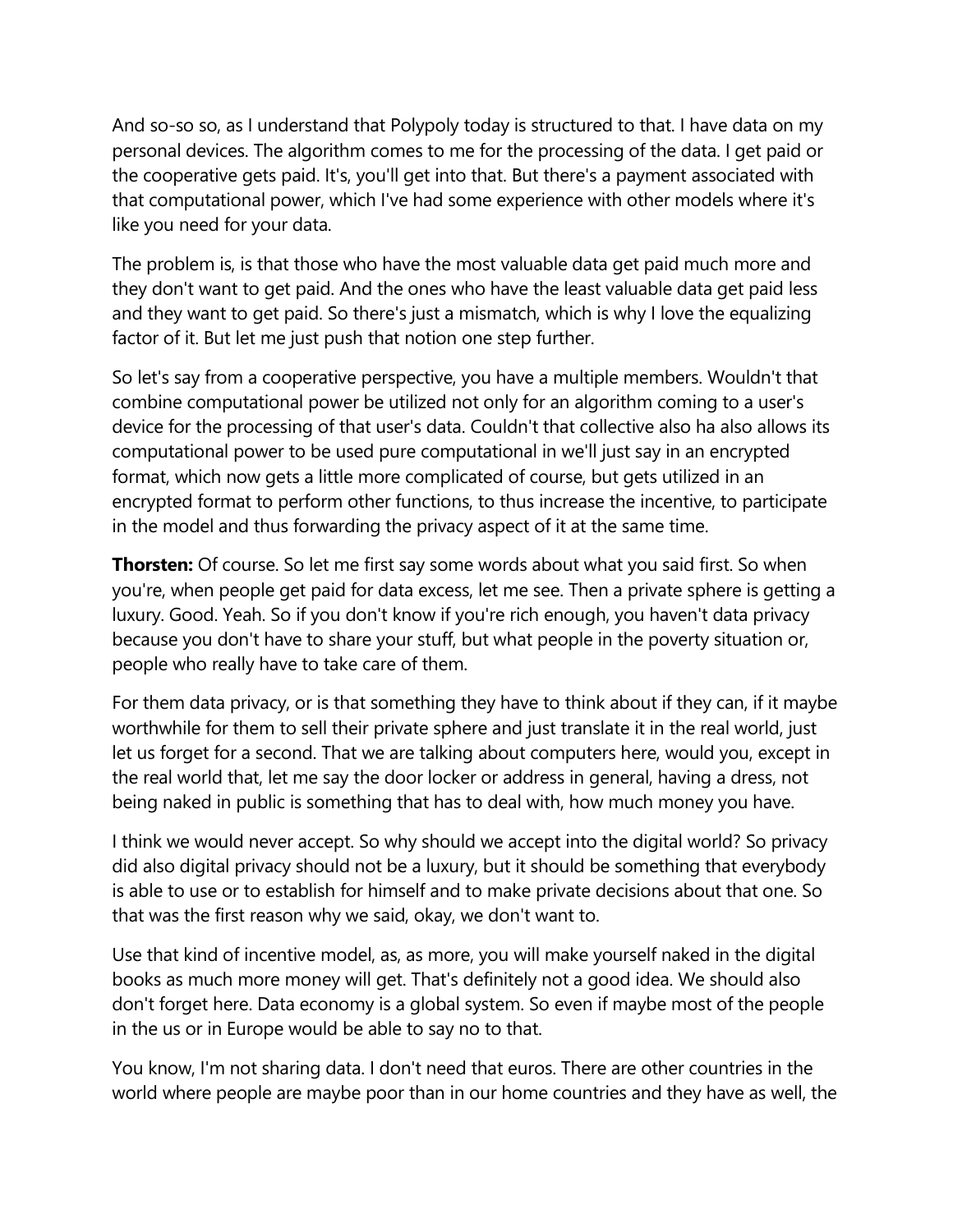right of, having a digital privacy year. So we said, okay, let us turn the thing upside down. Okay. As you said, there are different ways how to utilize these kinds of systems.

The first one is that is what we just talked about. Sharing data and get paid for it. The second one is saying, okay, we will make that one a little bit smaller. You know, not just sharing raw data, you maybe also, updating automatically, the data on the, on the company side and salts for us.

And you're getting a little bit more money for that kind of smart data of transaction. But the first, from our point of view, the first really good service here is what we call is satisfied section. So you're sending me an editor and these algorithm is using my data. Doing some calculations and I get paid for it.

Of course. The next one is I'm just renting out computing power even without my data. And that's also something not new. Maybe you remember CD at home, when you know the guys that Naser created that awesome screensaver, basically when I have it correct in mind, I'm not hundred percent sure it was because of a budget cut of Naser that they had not enough power or money to, to analyze all the signals from the radio telescopes.

And so they will see smart person who said, okay, I will do the screensaver. And then, your windows PCs idling, it can download data from oral telescopes and try to find it then sending the data back. So there is an initiative called the global grid where you have a lot of things like that.

There's for example, also something which is called folding at home, that was an approach to analyze the COVID. And yeah, so that's of course also part of the system, just renting out bare metal computing power without your data, but because we want to fix the data economy, the third one. So algorithm algorithms coming to my device, renting all this computing power in the context of my data is for us in the moment

**Eric:** on the use of, of computational power.

This is a trend that you typically now see with a, with the programmable money, right? Because with programming their money, like for example, there's a platform called render. It's an example. And render basically is a network of decentralized GPU utilization. So for game developers who have a high demand for GPU, they're leveraging across this network and they're getting tokenized.

So it's just, again, it's, it's I think it's fascinating to think of your model. Contemplating that, that power in, in the, in the computational component of the offering, versus just purely the data, because it does allow you a lot more flexibility, a lot more flexibility to your point, not to cause people to, to, to, to devalue their privacy and correctly, or to focus on the wrong things.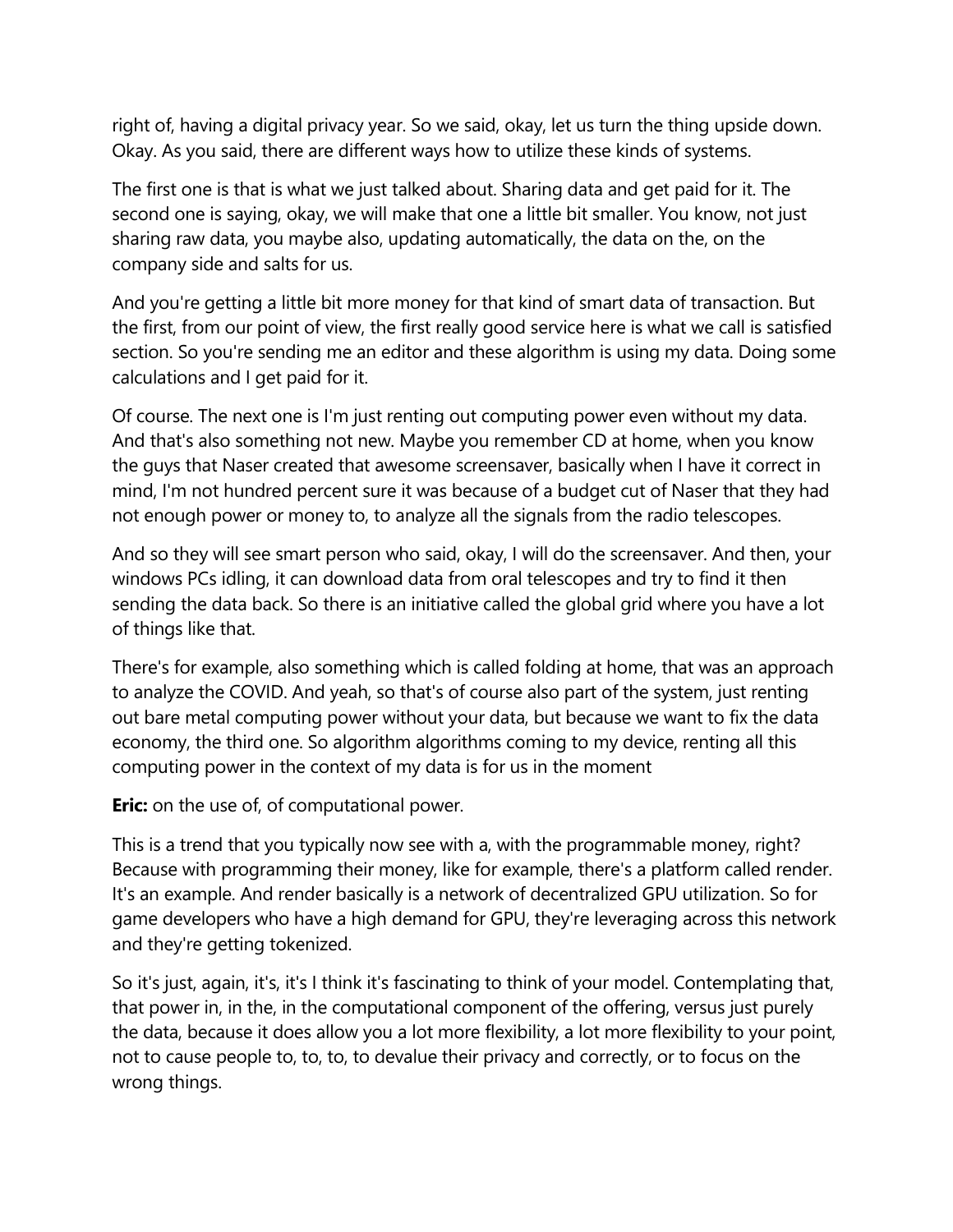If I open my kimono more, I get paid more and that's not really the, the, the framework. So anyway, so we're on the same page, I guess

**Thorsten:** we agreed. And we should, and we should not forget. It's not always about money here. It's also that many, let me say, there's a university who wants to do some research and they don't have the money, but maybe I'm personally interested that kind of research.

You can use my computing power for free, or there, there are so many scenarios where you can use your computing power for sharing or for supporting an organization you'd like to, and it's not always about, getting paid for computing power. When it, for example comes to, to fixing problems like the climate crisis or, the COVID stuff and whatsoever, if you're working hand to hand also in the digital world, We can do a lot together and we don't need any big tech company for all the technologies needed to do so out there for the kids.

We just have to

**Eric:** do it.

Right. And, and it's funny, we had a Nathan Schneider on the podcast you know, first episode in 2022, and the whole podcast was about this notion of common good in the decentralized organization. And how does a community evolve beyond just simply the monetary?

How does it engage the community? How does it tie into its members, interests, and desires beyond just the monetary? And we talked a lot about this notion of common good and the evolution toward it. And that's you know, you're building it from the get-go obviously with that common good trying to find that right balance between how we monetize it so that people don't find it like, so that people want to do.

But also, how do we tap into their broader beliefs and tap into a common good? I could imagine like a specific project gets posted to the community and the community members vote on it collectively and say, Hey, we're all going to do this one collectively. And it's, it's, it's, it's exciting stuff.

So with all that said, now we get down to the Polypoly structure. We, we trying to talk about co-op something near and dear to the encrypted. But please let's talk about the structure.

**Thorsten:** Yeah. So pretty pony is commonly built out of three companies. One is a foundation. One is a classical enterprise Inc.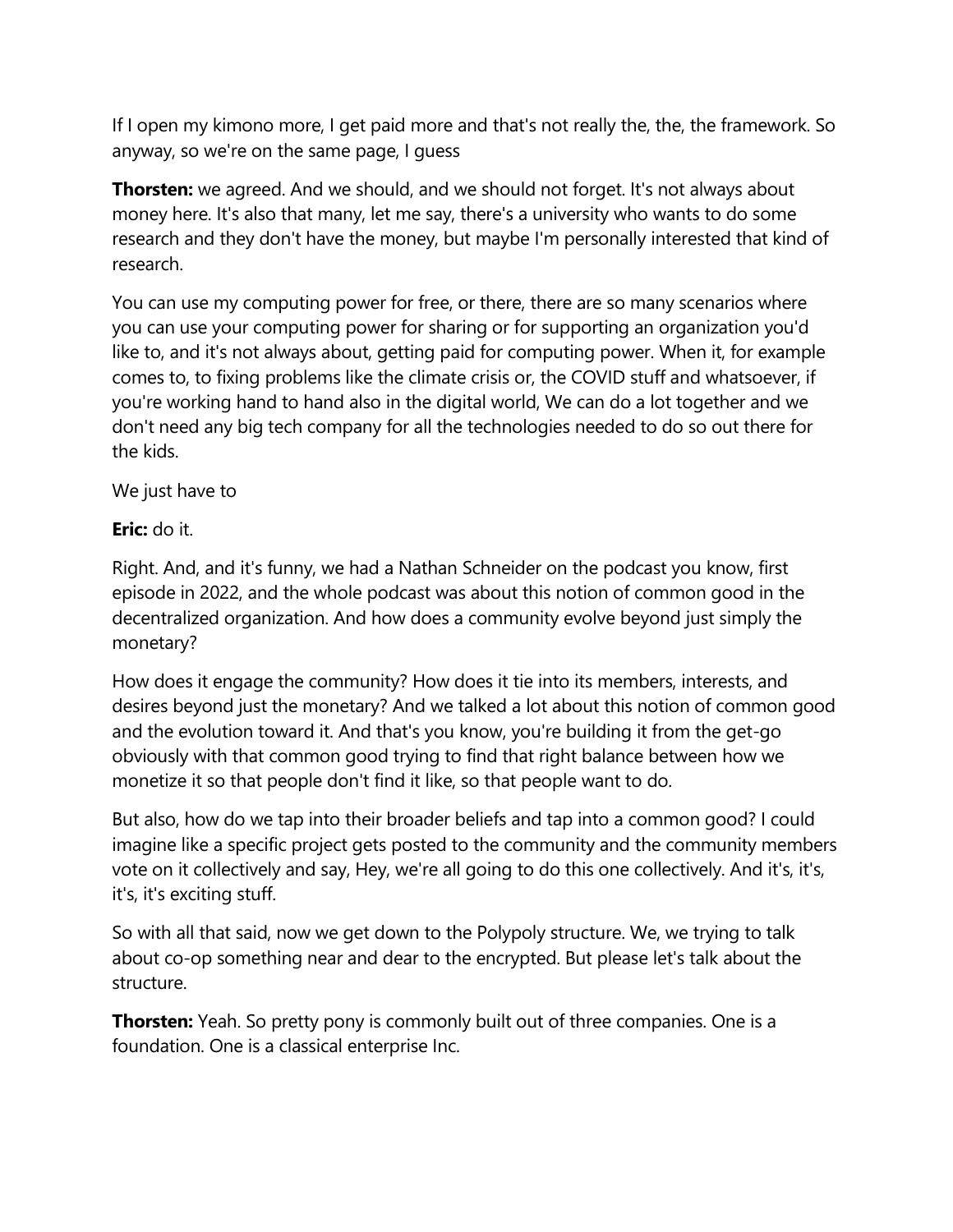And one is a cooperative. All of them are totally different road in that system. And so let us start with the co-op. So the co-op is the legal body is called see that something typical are in Europe because it is one of the first companies in, in all these legal bodies, a lot of the first new bodies, which is cross country.

So that means even if you're opening them the, see in Germany, You can make business or basically they have subsidiaries in all of the European countries. But let us talk about that for a while. The ballpark here is really that it is a crop. That means it is owned by the citizens. And I'm not saying by purpose, I'm not saying users so you can use the politics.

Without being a member and you can be a member without using the polyprop. But the important part here is that the underlying infrastructure. So what we are calling the Polypoly is not owned by the government. It's not owned by any other company it's owned by city, and you can only get a member in the politically co-op.

If you have a European passport that has a legal reason, very simple. We want to make it as hot and as difficult as possible for companies from other countries to legally harm that cooperative. So you, as an American, you cannot get member of the foundation has coming into the game because, the foundation as mainly the purpose to build co-ops in.

We are calling you talking to people in Canada and India, also to few people in the U S there, which is, which can be then owned by the citizens. There that's of course not an easy structure, but we are doing so by good reasons. As we said earlier, the definition of what is private or not is depending highly on our culture.

So Aus pony pot would maybe look slightly different or, I guess it would, because it should be adapted to your local culture. Then in the U S in Europe now, and an Indian one would look slightly different or behave slightly different depending on their culture. That's also an important part of the co-ops to build local communities.

So for example, that the support community is local. You know, Person from Denmark using the Polypoly is giving us a call on the support hotline. You should get somebody who speaking ten-ish and who was a Danish citizen who understands the Danish way of culture. So it is these game of think global act local.

So we will, we will, boots are a global system, but always based on local cooperators, which are owned by locals. That is, for example, also needed to make sure that when our Danish company is making a deal with a Danish citizen the DCIS causing Texas and Denmark and not in Berlin and also not in San Francisco.

So same on the U S level. If you're, if an American citizen is making a deal of this American company, Yeah, the money should stay in the American community. So that's how that whole game is working between the foundation and the co-ops. The co-ops are more or less independent. The foundation is acting like a franchise or a franchisee and giving their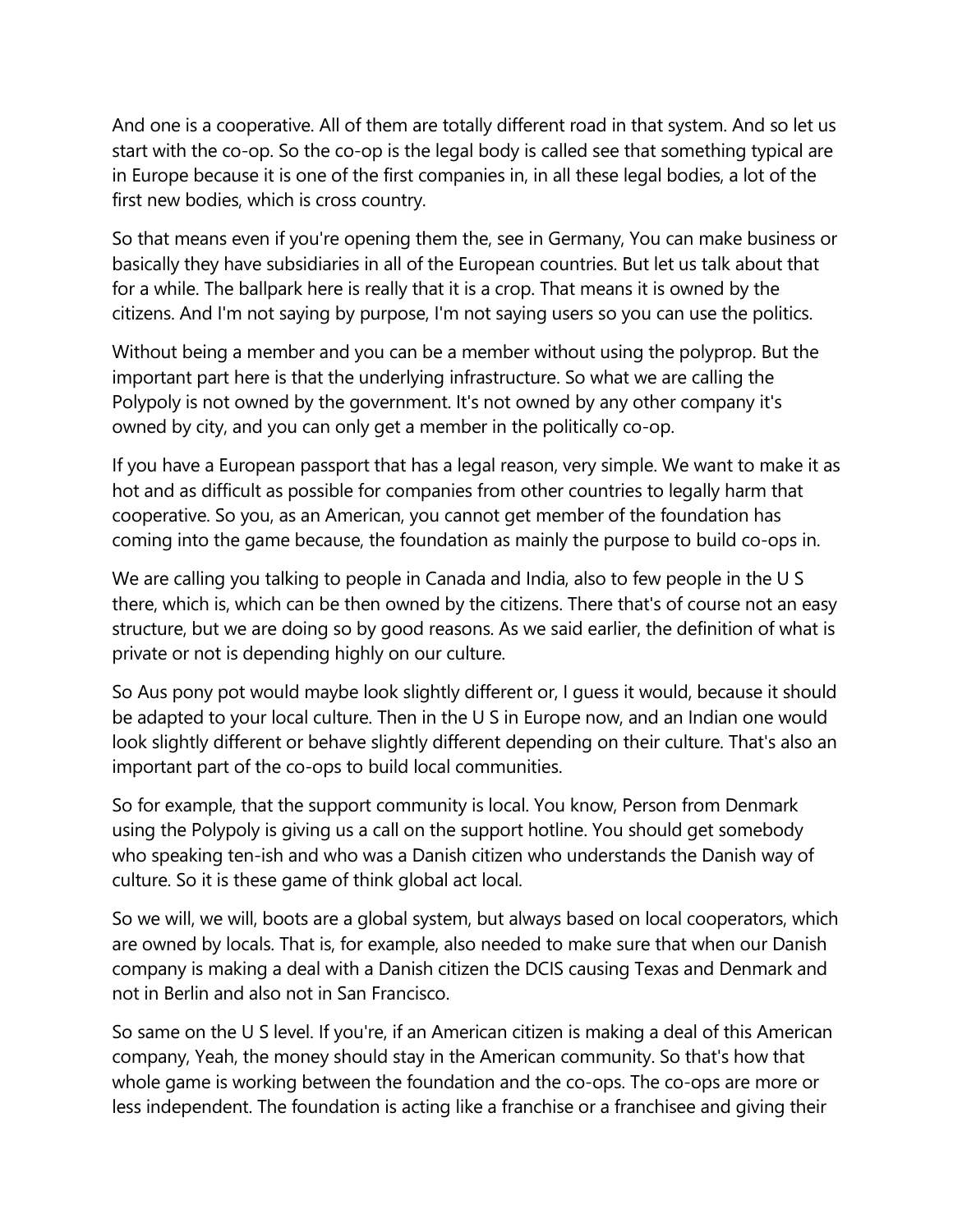how you say the name and the brand and all, and all these legal and governance frameworks to the, to the new founded cooperative.

But then all the, the corporates are more or less independent. They just have to make sure that the interface of the Polypoly is globally the same, but they can decide what they want to do locally. Also, for example, how they want to work with the government together. So for example, in Europe, it's much, much more difficult for police to get private data or from a citizen than in the U S you know, Your system, I'm not judging about it.

But then it is, it's important that the American cooperative is dealing with these aspects. Now we cannot do that globally. Everything should be local there. And then there's the enterprise and the portfolio enterprises, basically building tools for the economy to make these shift from a centralized data storage to a decentralized data storage and decent computation as smooth as possible as possible.

And the enterprise is also owned by the economy. So it's basically some large European companies who have invested in that company and we as, as the founders, but so we have then also to peer representatives here, the enterprises representing the businesses and the co-ops are representing the citizens.

So if they are coming in conflict, We will see that clear. And we can see clearly where the problem is, if you put everything in one the company, then, you can try to cover problems, but covering problems doesn't fix the problem. And it was by purpose made in that way that, both sides have their own representatives and that they have to work together.

All the checks and balances are made in a system that they in a way that they can only be successful

**Eric:** together and do the, and is there a sort of a community component of engagement, like a local community, as well as a global, like in other words, are there common platforms for engaging globally as well as.

**Thorsten:** Yeah, there, there are lots of, there's a very, very huge network. And that was also something completely new for me, network of cooperative in the world. So they are working heavily together and, you cannot overestimate how strong these copywriters are. They, they are really, really big in, in, we haven't in Europe really huge banks, which are cooperative.

I know that you have in the U S also quite a long tradition, especially coming from the farming area cooperative. So you can distinguish basically two kinds of cooperative. I guess the right term in English is the consumer cooperative and workers cooperative. We have something similar in Europe, but these digital cooperators are.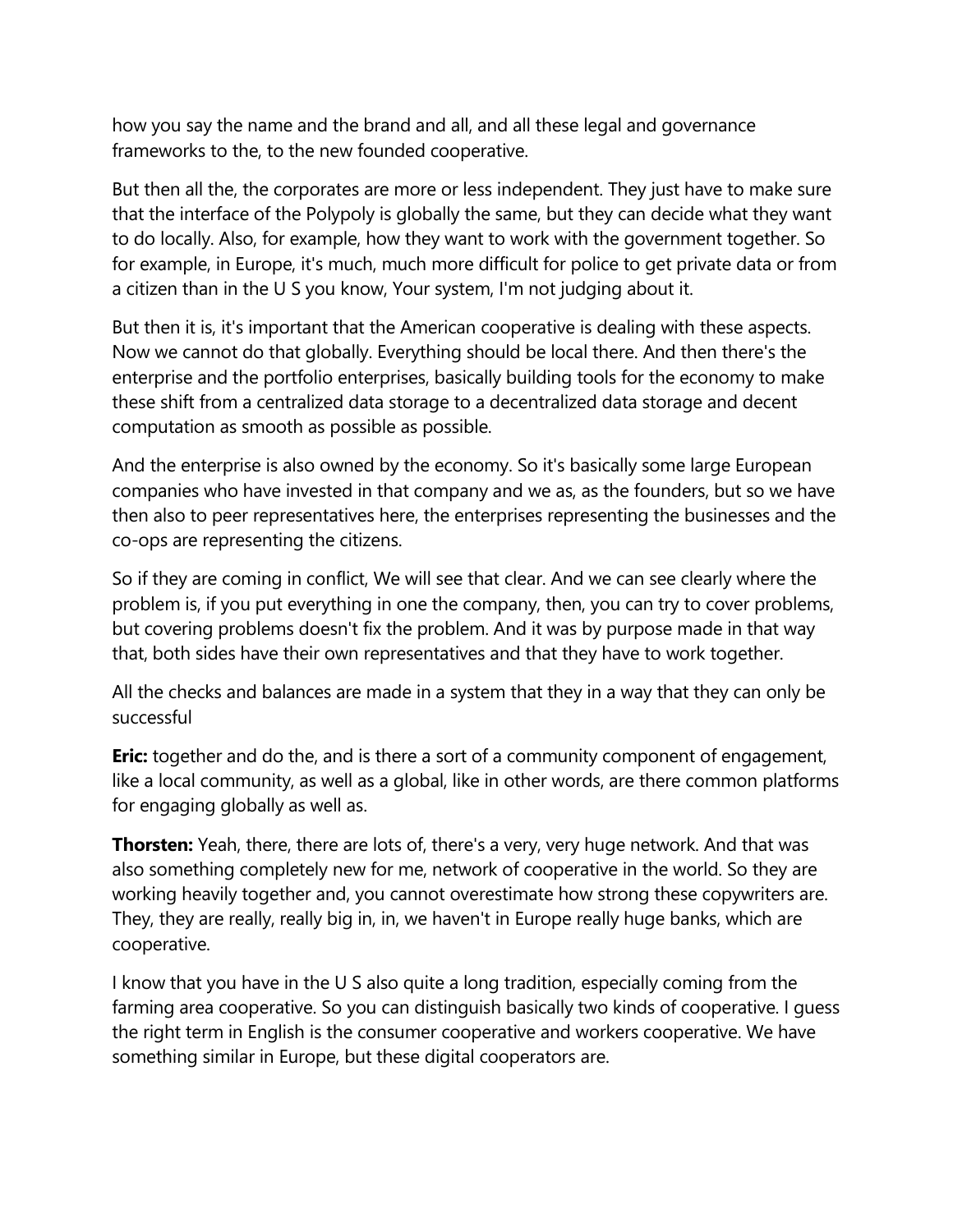And make sure, like you say, of course, all our employees are normally also members, but here it is, consumer is also not the right word because they are our users who are the owners of that company. So they are not consuming something. What we are producing, we are offering an interest structure. They are using to produce some.

So maybe what is coming up with all these digital co-operatives, which are currently popping up here. And there is a new way how to think about co-operatives. But end of the day, the, the underlying idea here is. Infrastructure should be not owned by a bank. They should be owned by the citizens. You know, if you just look out of your window, there are streets other streets owned by Chrysler though.

Are they owned by four? No. In these cases they are owned by the government, which end of the end of the day means by you. So because privacy or data and government is not a story. So we said, no, we should not rely on an infrastructure, which is owned by the government. So it should be owned directly by the citizens.

That's the reason why we said, okay, let's build that as a corporate,

**Eric:** but even in, even in the U S there, there are worker cooperatives, there are userfocused cooperatives, like California is. Active jurisdiction for worker cooperatives. Consumer cooperative is one of the most famous one is R E I, which is an outfitter.

And basically you're a member of it and you can benefit from discounts, et cetera. And then when you shift over to the supply chain or producer cooperatives, which I think this actually aligns with is like pollution spray for an example, like all the different farmers they get, through ocean spray, they're able to collectivize and more effectively market ocean spray, but it is a cooperative behind that.

And similarly here, this in many ways is a blend of user and consumer. Per producer and user cooperatives and that they can use it, but they're also producing the different elements and through the cooperative, they're getting more, pricing power or, or power or the ability to influence or integrate through that cooperative.

**Thorsten:** Totally agreed. Totally agree. So of course we, as we said earlier, when it comes to private data stuff must be very subjective. So it is not that the co-op. Influenced heavily. Oh, you know how the data behavior or data subjects will be. Now you can do every decision on your own. Of course, the co-op is offering mechanisms to make that easier for you.

So to automate, trust decisions and all these things about if you want to you, you can ignore every single other besides the code, of course you have to use the code, but all the preference has all their systems. You can call them completely into every single year. But yeah, being a member in that co-op means you can, you can make decisions.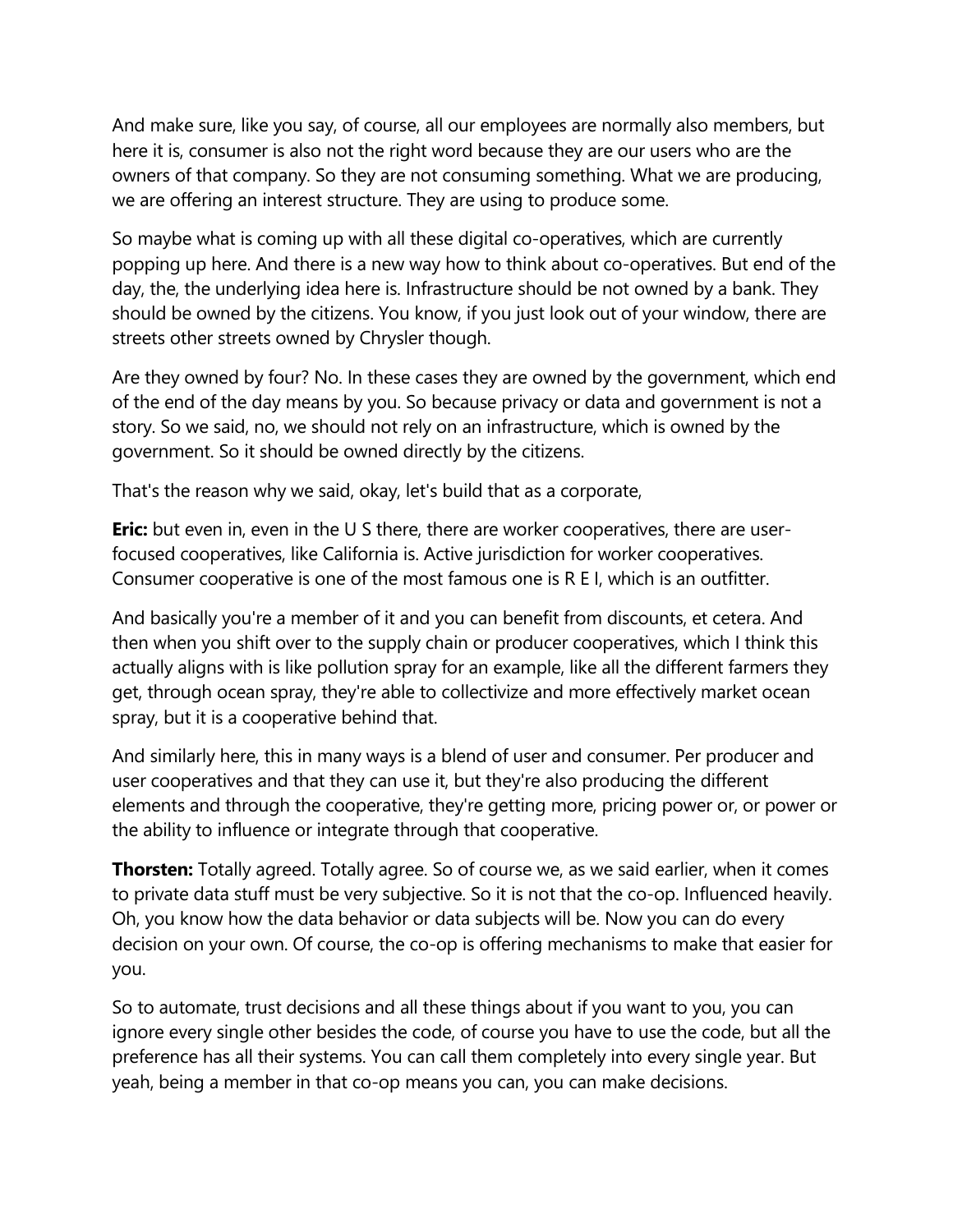And one important aspect. And I guess it's the same in the U S than in Europe is he's one head, one vote. So it doesn't matter how many shares. Of course, yeah. As Morpheus you have as larger incentive, but when it comes to decision-making, we are all equal. And because you raised it a little bit earlier, how the economic model is then, with the co-op.

So 98% of the money that is generated in the transactions between corporates and users is going directly to the user, even if he's not a member. Yeah. So the largest extent is going directly to the data subject. So 2%. I guess a transaction fee. Half of it is going to the enterprise and half of it is going to the co-op and the co-op is them consuming the money needed to support the organization further development.

And the rest of the money is then going to the members. So end of the day, you can say most of the money is going directly to the user and be signed. What is not needed for supporting that infrastructure and to develop it further, it's also going to the users, but then only to the ones which are members, because we want to reward that people were willing to give some money to that kind of project, which is a risk know, we are a startup maybe, but nevertheless, we are a startup.

So you're risking something if you're investing your money. And so there must be a reward for that, but that's basically then paid out of that.

**Eric:** Well, I, I, I completely agree with, even if you're trying to achieve the common good, it has to be sustainable, not sustainable, then you don't achieve the common.

Good. And so you, you talked a bit about the local community aspect of it. What about the underlying code for the project? Where is that managed? Is there an open component to it or is it closed source?

**Thorsten:** Nope. It's fully a hundred percent, not only 99. Now it's a hundred percent open source. It's commonly at good.

I guess we would stay with good for a while, at least. So everything, what we are doing is published there. We have our network out of universities and people who are working with us together. So the, the project company is every single you can see and get something we made publicly available already.

So all the stuff we are working on, which will come in the next six or 12 months, it will be again, fully opensource, but we will open-source it as soon as we are happy with the quality of it. So that will change. Because in the moment, because we are really, at the beginning of that old thing, we are not only building the underlying infrastructure.

We are also building a use cases like for example, the order of importance for Facebook and Google and whatever. So in an ideal world, companies like Facebook or Google would build that kind of face features on their own to hand over the data, back to their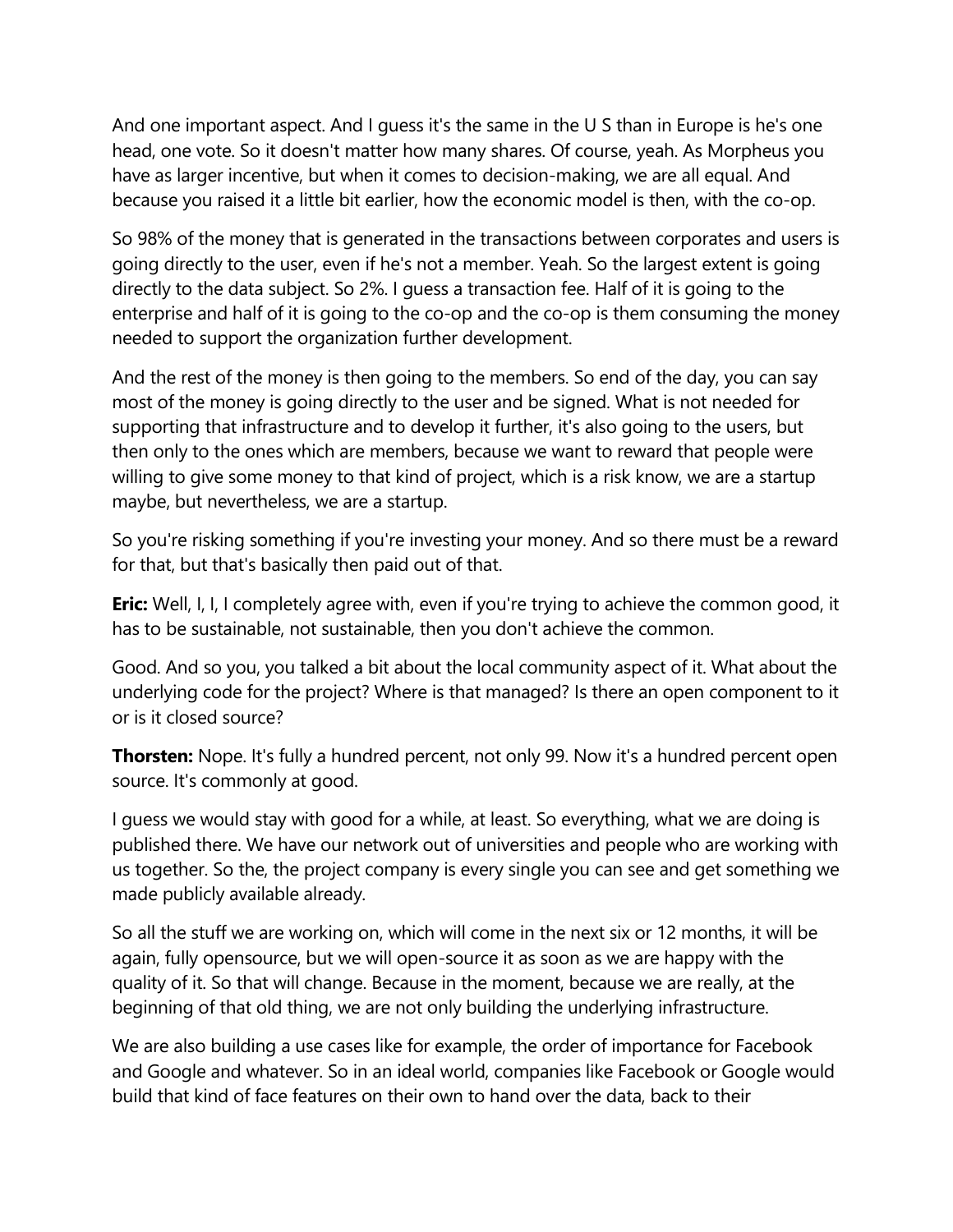customers. We have companies who are willing to do so we're calling it, talking to them, training them, how to build these kinds of things.

But as I said, in a moment it's really us who are building the infrastructure and the cases on top of it. But in the near future, we will just take care of the underlying infrastructure and the community can then build a future. So it can be integrated in other apps. It can be by STKs you can use that kind of technology really as a tech stack to build compute apps at this running colony, only on mobiles, but we have versions which are running on laptops, apple TV, but also on the raspberry PI or inside of a car sooner or later, we will publish all these things so that we have really solid infrastructure, which can be used by other.

**Eric:** And, and so now getting to the Polypoly, mobile, maybe just a breakdown of its features, clearly there's a computational aspect. There's an aspect of it that we were by, you received the algorithms, but I've also heard you talk a little bit about the configurability of the user's interaction with the algorithm or selection of which algorithms are permitted or which entities, or how it stayed as being shared pursuant to those algorithms.

Do you want to maybe talk a little bit about?

**Thorsten:** Oh, if an algorithm is coming to my device, know, I must be able to make a good decision. Do I really want to let that piece there? You know, if you're going back to the real world, that would mean I will let something into my head and that's frightening, or that something is going into my private sphere and using something there.

We have to enable people to make decisions on that one. I quess it's one of the biggest problems in the moment in the data economy or in the whole digital economy that people are not empowered. And when we are talking about empowering, we don't mean that somebody has to do now half size of a computer to study a computer science degree before he is able to use or a check line to WhatsApp.

So the problem is not that people are too stupid. The problem is that our systems are crap. They are too far away from how reality works. And for example, if you just think about how trust is working reality and I'll trust in reality, Highly subjective, very, very dynamic. And it is more than, it's not a zero one thing, I guess there's not a single person in the world.

You would trust a hundred percent and there's not a single person in the world. You would trust 0%. It is something in between. But if you look in the digital world, we are coming to using that SSL certificate here for encrypting or Yeah. So the certificate was created by somebody I've never heard about, and I'm a hundred percent sure that 99, 9, 9, 9% of the people that have never heard about that company as well.

And it is definitely not context sensitive. It is definitely so trust in the digital world works exactly the opposite way, how it works in the real world. So how should people able to make good decisions when the systems are using the same terms, but acting completely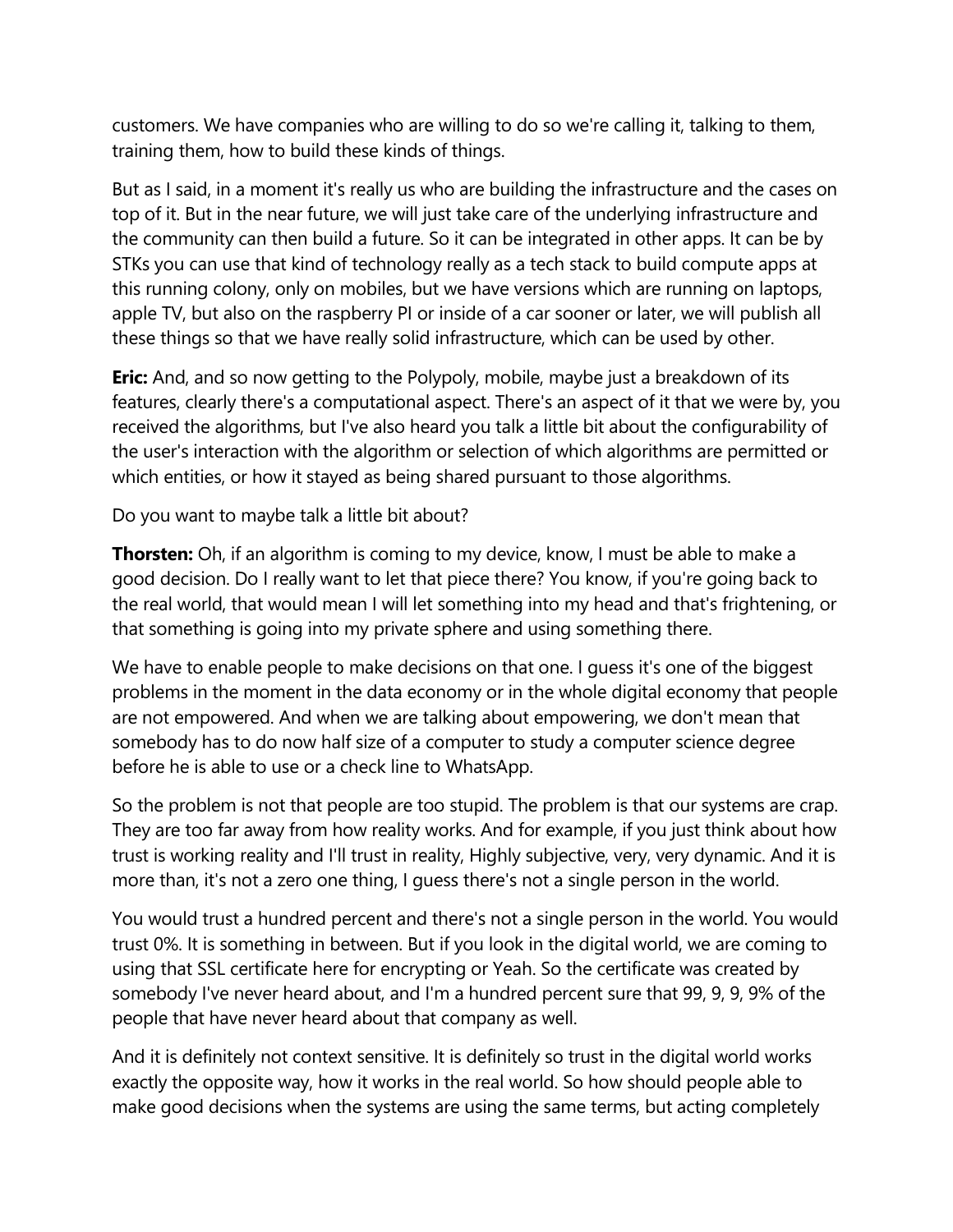differently? Whether a researcher really at the beginning of 40 poli, he was researching on social aspects and he said, friendship is a little bit like cold war.

## So

if you have a really good friend, you're handing over. Details about you and these personal, what Ms. You said information, you can bring it down to your knees. So in exchange, these, these good friends would hand over the same kind of details to you so that your eye level again.

Both have enough nuclear weapons to you know, to destroy both sides. And that's the way how friendship is working in some way. We are always on the same level. So how many intimidate details do you know about he knows a lot about you, but what do we know about him? Don't get me wrong.

I'm not really interested in the details, but as you can see here, we have the system which is working exactly the opposite way that it works in reality, he had this totally unbalanced system and in the real world, That means, for example, we have created something which is called trust patterns.

So companies or organizations or individuals can publish who they are trusting. So an NGO, for example, who is really deep into data, private sphere, and computation sings, and whatsoever, they can check out ed rhythms and they can say, Hey, that's a good one. We trust that company. I'm a trusting that I agree with other, other NGOs or maybe good friends who know something about a dedicated aspect can do the same thing, or they can also say we don't trust them.

So you, as an individual, you can decide which kind of transparent subscribing, for example, the co-op is offering a trust, then you can subscribe it, or you can say Nope. So if so then the decisions, if you are unaccepting an algorithm or not, it's based on three elements, the first element. Your preference, we are not all the same, but some people are more open to the world.

Others are more things. Okay, let me wait for a second. Yeah. Then we have the influence from the outside. These are these trust pedals, subscribing products, and then the very most important part is your transactional history. So if your friend was a good friend for two, three decades, and somebody is coming across and saying, Hey, he's a total idiot, blah, blah, blah, blah, blah.

Let's say, Hey, why are you saying, I know that guy for three years, three decades, he was always nice to me and whatsoever. You know, your personal experience with somebody also. It's the most important part, as long as your history of successful transaction with somebody privately or with a company, as strong as your relationship is more, you're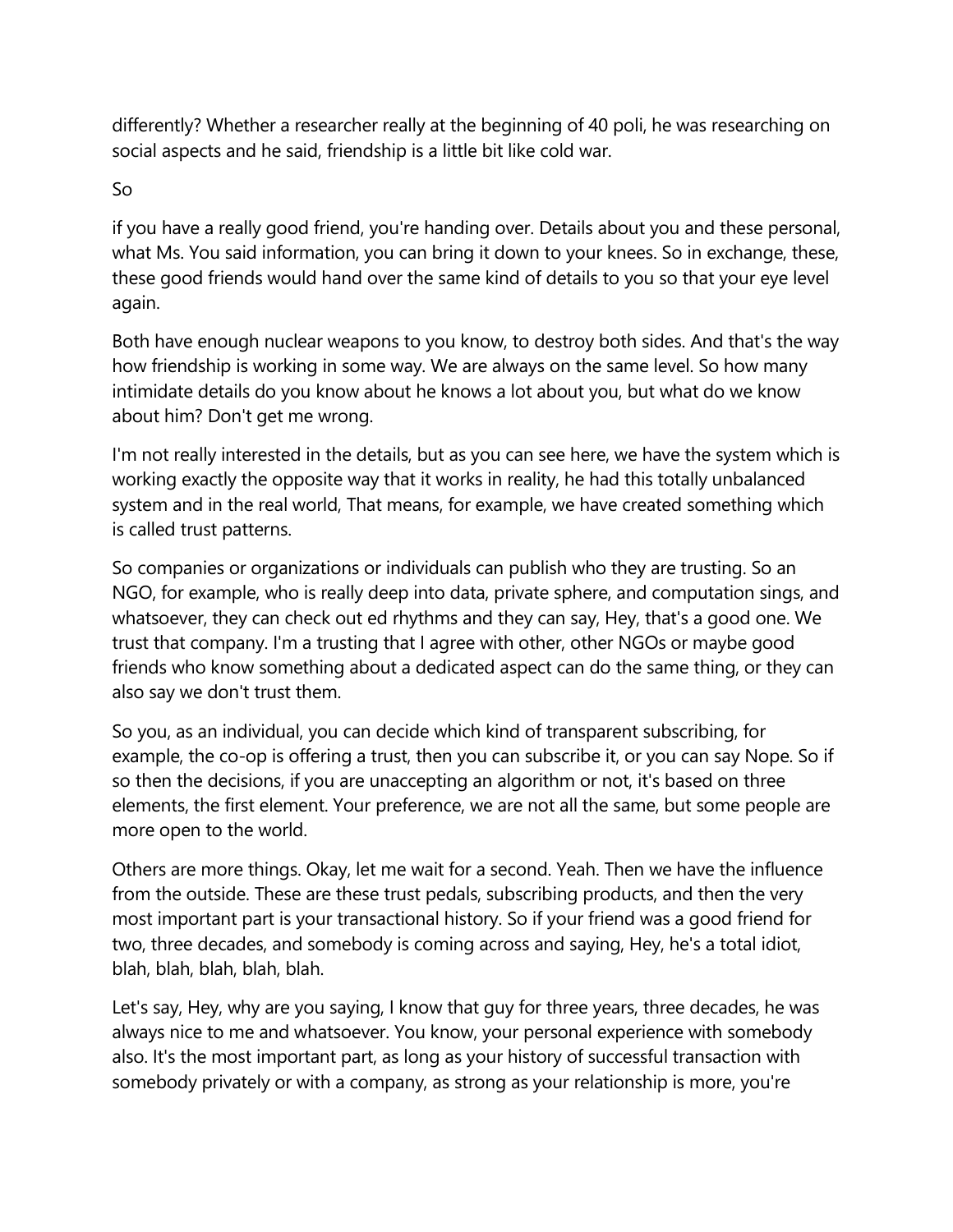accepting more or less automatically, it depends a little bit on the sense of the sensibility level of your data, which was used for the calculation or for the transaction.

But that is in general, how that works. So the second part which has coming into the game here is the sensibility of data. And I'm talking about every single data entry. So a picture of you in front of your house is not as sensible than a picture of you fully drunk, half naked after party. When somebody wants to use these pictures, the sensibility level is much higher.

So that means, your poly report would say, Hey, that means you really have to have. The trust, all a strong trust level to that dedicated person. And then some ask for some data, nobody would ever get access to that. So that is making, making that whole stuff a little bit easier to, to understand what kind of data will be used, what kind of data will be sent back.

And for what reasons somebody is sending, there is also some other aspect, but maybe that's going too much into detail. If you want to, we can deep dive. We can make a deep dive here, but you

**Eric:** know, when we talk about the algorithms or we talk about the capability of even sharing that computational power, which I find, the notion of, of like the, the transactions can be highly individualized, meaning like I don't necessarily need to know that I'm part of a community that's agreeing to it.

I can just make my own decisions in other contexts. I may actually value the decisions of the group, meaning, there's a validation like somebody who I don't know is coming to me and saying, I'd like to use your day is like, who? Okay. I know Google, but I wouldn't be giving my data to Google, but I don't under understand Thorsten.

Common, good initiative as it's called. I want to know more about it. So I joined a community and that's where I like co-sign on it. And then I can submit. And then when you start thinking of it in sort of like when, when people are more active and maybe they're setting their frameworks for saying, I want to engage in this community you know, I know that torsions common, good initiative integrates with a bunch of companies.

And I know he always uses this way of vetting. Those company's use of the data. So in other words, to your point, exactly, to your point, like I have a one-on-one trust basis with you. I know that you're going to deploy the standard. You can almost agree for me. I have that much confidence in the terms of the companies, but, but maybe Monica, I just chose Monica out of thin air.

No offense to Monica, Monica. Sometimes I want to do it sometimes. I don't want to do it because, she likes, doing. Stuff in North Korea or crazy jurisdictions and, I don't want to be part of that one. So, and so then when I co-sign on yours, but now, now that sort of puts you in a position of saying, Hmm, I can like maybe one model is to think, okay, how do we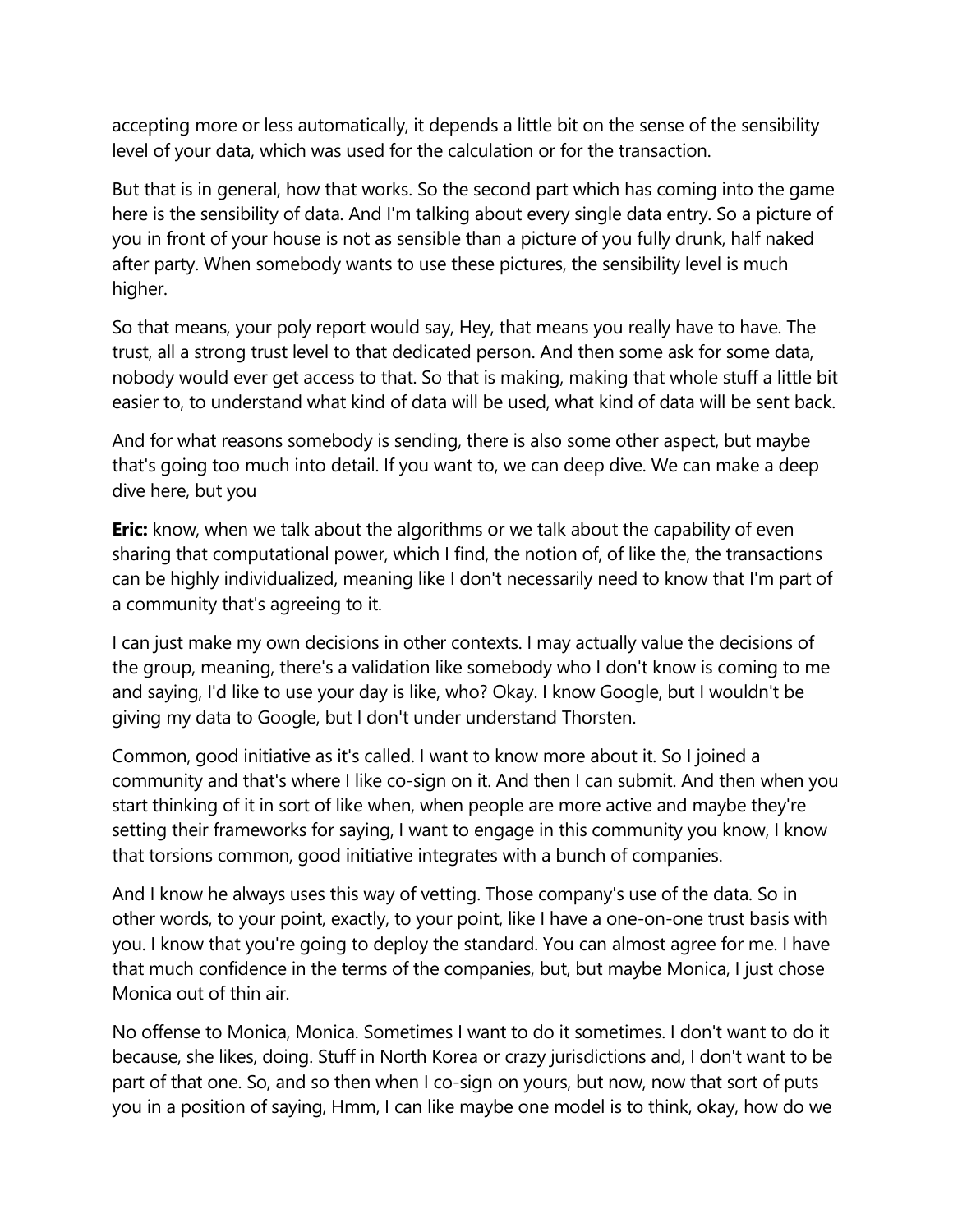engage more dynamically with a multitude of different companies, but also deploy like for computational power as a community, but also ensure that we're deploying the requisite privacy enhancing technologies.

I'm thinking, I don't know, off the top of my head, multi-party computation would seem to be a particularly compelling use, although, I don't know about the computational load on a device basis, a local device. I just wonder what your thoughts are on that.

**Thorsten:** Yeah. So let us go again, that, that's one of our typical patterns.

When you think before we were making system decisions, we always going back to real think about y'all. How was that made before we had computers? Because we have a working society for. Quite a long time. Yeah. Of course we had to also some trouble with our society, but in general, we had quite a successful species.

The first thing we have to understand here is what we are calling facets. So we are commonly talking to each other, and we are showing one face to the LRA. But this is not me. It is just one aspect of me. And it is the aspect I want to show you so you can never be sure if I'm lying or not, but that's normal.

Whenever people are getting in touch first in real world, they're creating a kind of a facilitate saying, Hey, that's the face. I want to show you the face I'm showing to my mom. It's a different one. The face I'm trying to, my wife is a different one. And so it's the first. So that's something we are trained in.

So we, as humans, we are really good in, creating a social context. And for these social contexts, we are creating one personality we are willing to share. So first of all, that means you will never be able to subscribe my trust pedals. You will just be able to subscribe the transparency of the aspect I'm willing to show you.

So if I have aspects in my life, I'm not sharing this. Because they are very, very proud for me. And we are not good friends for decades or not family members. They are aspects you will never be able to see. And you would also not be able to subscribe these kinds of transplants. So that means, in case of moniker, if moniker is doing something and that's something you like, and that's something you're getting in touch with, and you don't know what monikers doing in Korea or whatsoever, that doesn't matter for you because you're just taking care of these aspect of moniker and these aspects, what she's doing is good.

It's good for you from, from your point of view, you can just subscribe. As I said, these influence from the outside is just one off these three aspects. Now even if, if Monica is running crazy right now, and these aspects you have subscribed, then these will influence you only a bit. First of all, you maybe have other people you know, you're talking with connected with, and you have subscribed that transparent as well.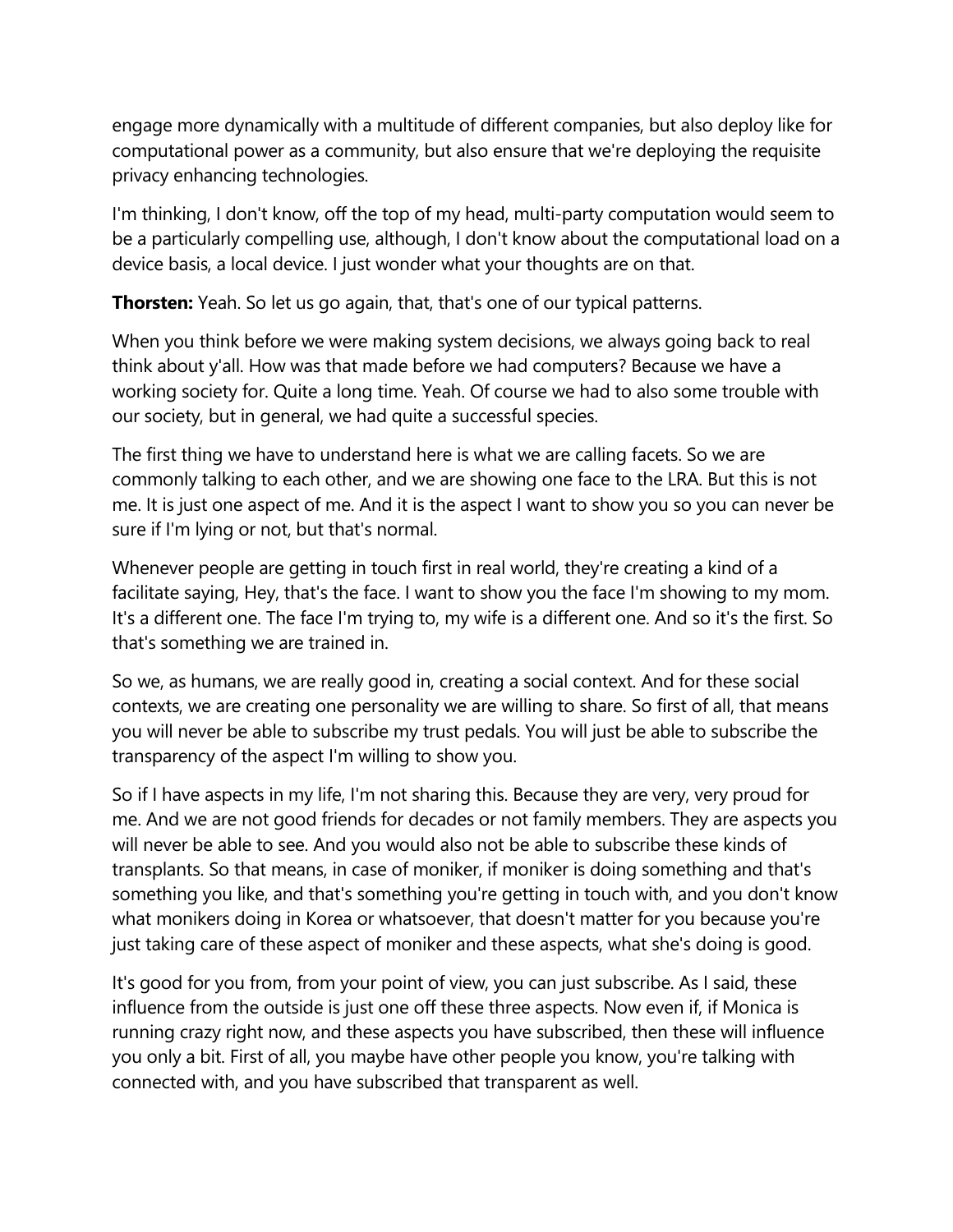So then all together, they are transparent, building these aspects of trust for that dedicated. Privately or personally, personally for you. So then of course, nevertheless, let, let, let's take the example. You're subscribed my trust and you trust me to really read a lot. And then for whatever reason, I'm running crazy, fully what would happen in the real world.

First of all, if you're sitting in a cafe, you're talking to somebody and lots of people are sitting around you, you're getting loud, you'll start shouting. Then the others would look at you, oh, what's going on there. And that normally means, you're reducing your noise level because you're feeling the eyes of the others.

You feel that there's something not okay in that context. So we call that Polypoly, get fibroid, get hot. It behaves differently than the day before. And so what that normally means is that the rest of the pots are getting a little bit nervous. They'll think, okay, what's going on? There could be that you get hacked and somebody is trying to misuse your port.

So if, if your normal behavior is changing, it's not that the connection will be capital or so now it is trusted. And what's coming from you. It's taken with her. Let me say, not really seriously for a while. And it's also that the, the pot is then interacting with you as a user saying, Hey, you have subscribed or something, from that dude.

And it looks like he's acting unexpectedly. Do you still want, there are several ways? Yeah. There are several ways. And that's what makes it crystal clear that it's not all implemented in a moment. They're still doing research on. And it's a very, very tricky thing, but yeah, as I said, we are a startup, we cannot, unfortunately cannot do ever seek advice.

You have so many things we would love to do tomorrow. But you know, step by step one way is to detect. And that has to do with taking prevention and sounds, the first part is start communicating from an unexpected area. So of course that can mean you are on vacation, you take your phone or to Hawaii or whatsoever, but then the communication is coming from a different point.

That's the first indicator for the other part of say, I think I'll see what's going on. If the pot is then still acting like normally, so then the second thing is the end develop complications. So normally a pot is in some way, don't get me wrong in some way. So it is in some way acting a little bit like you.

Yeah, but don't take that too serious, that statement, but there's a pattern of communication, which is typical interval of communication. So for example, in the last 10 years or five years, you have just communicated with me once a week, and now I'm getting pings from your pot every 10 seconds. That feels weird, that's, that's going back in reality.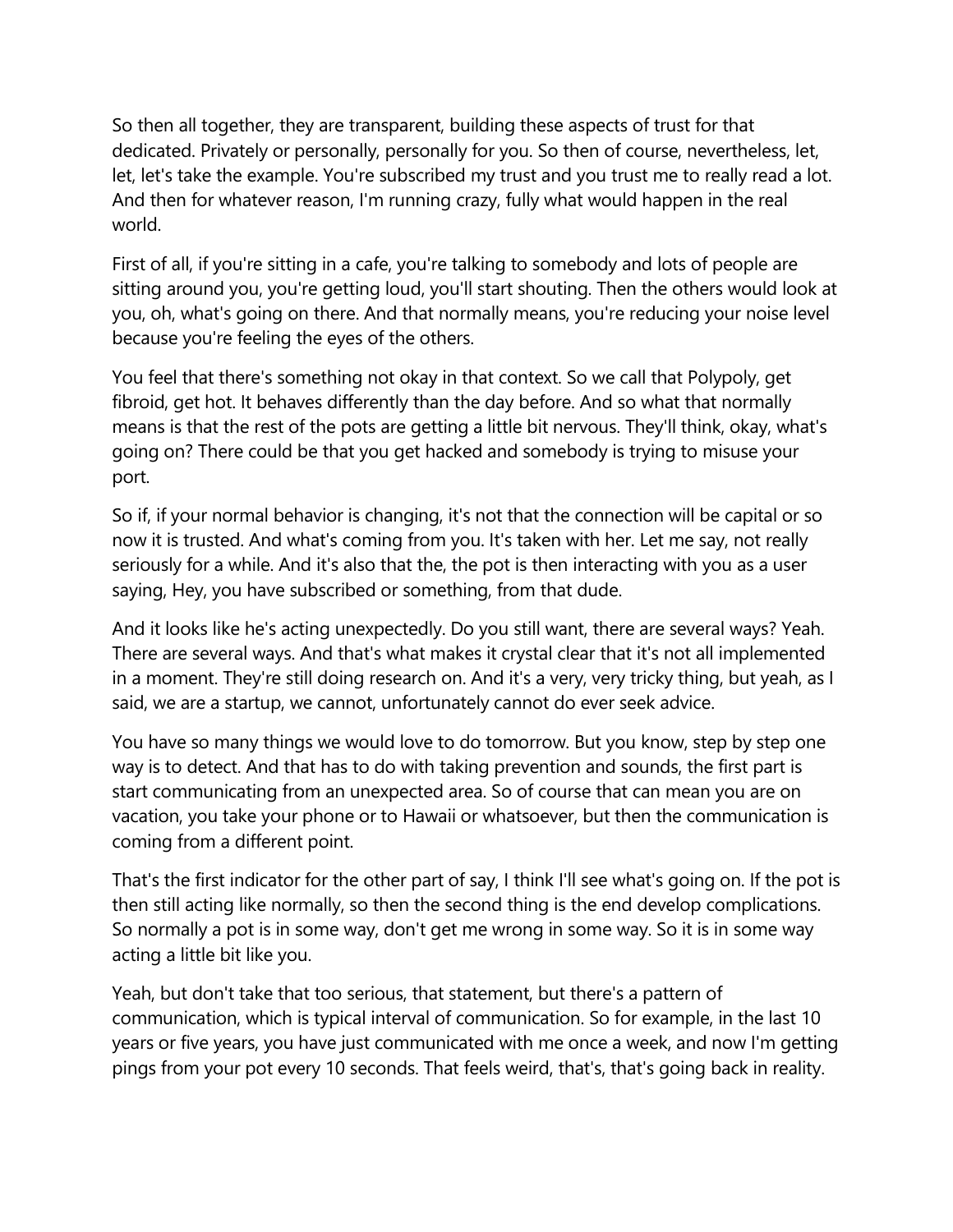You have somebody else I've heard about for a year, but then he's giving you a call every hour he would say, Hey, what's going on there? And so stuff like that they also other things we are currently talking to some security experts to help detect that kind of uncommon behavior, and patterns detect that kind of stuff.

Points of what kind of data somebody is sending or asking for? Normally we have depended on us, we have quite let me see in our normal life, we are quite rational, or irrational is maybe not the right word, but we are acting similar all the time. So we are asking for the same things, we are sharing the same things.

And by the way, it's also good to have these kinds of people around yourself because there's a lot of uncertainty outside in the world. So if a certain community, which is acting always the same, that feels good for us as humans. So if something is changing dramatically in in our normal life, we would recognize it.

And we are just trying to rebuild that in our pot now, because then you can make good guts. Now, most of the time we are making gut decisions if somebody really reading all these terms of conditions. No, of course not just scrolling through print. Okay. Yeah. So we have to build a system which you can use, say with the oldest part of your brain, instead of being always conscious and say, oh, is it right or wrong?

## And yeah. So otherwise

**Eric:** nobody would use it. You raise a very interesting point, which is, I'm, I'm sort of thinking ahead because as you become better at identifying the patterns for your users engagement and you get more users, that data itself both presents an opportunity and potentially a problem.

The opportunity is that, to become the most effective. At what you're doing in, in terms of even just who's responding and what ways to what privacy disclosures there may be. Again, disarm gets to like if I'm a member of Polly, Polly, hide them. So my research, but I really don't want to do all of it.

And I want to trust people, or I want it, like I only want to know so much the rest I want to be lazy about because I don't have time. And so from a, you could call it machine learning over time, or basically some automated way of learning these patterns and implementing them into the system could be extremely powerful.

On the flip side, as you deploy these systems to collect this data, that data is. Becomes private data. And so

**Thorsten:** of course, and that, that's the reason why this is also fully decentralized. We don't get that data. We don't want to have it. We have a web server for all websites. That's all, all the,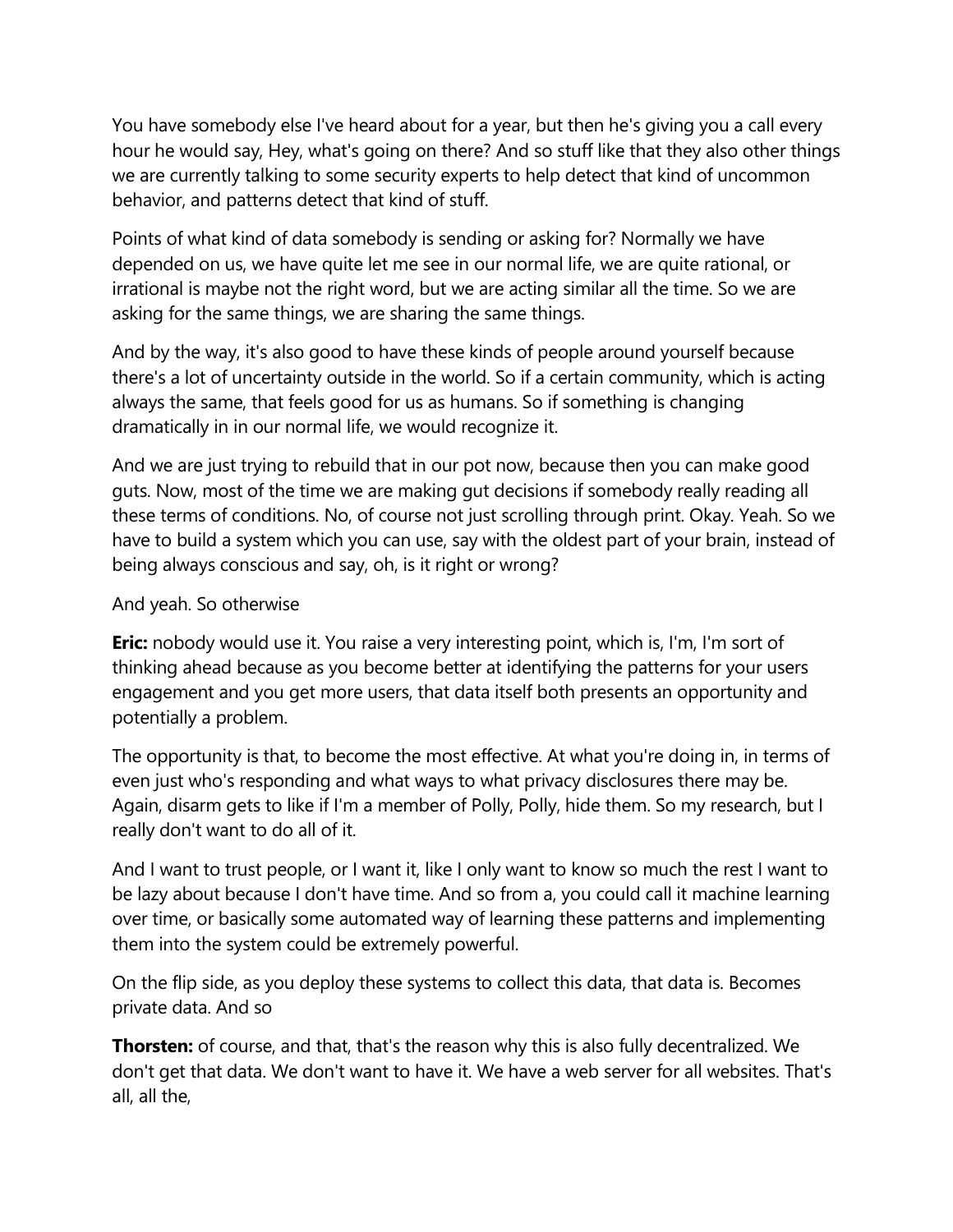**Eric:** but wouldn't it.

But I guess the question is, and I guess this is where privacy enhancing technologies come in or, or, because you do have an interest in collectivizing this data and analyzing this data, but you, that interest is in a very secure way. So too. So on some level you could deploy. Very agree.

You could deploy expansive machine learning algorithms over time, to the extent that makes it more effective for your users. And then, if you're using like secure multi-party computation where, you are consuming it, but it is fully encrypted and then that could feed the algorithm, but the data resides in the users platform, the metadata isn't, it's all encrypted then presumably you've, you've hit the there's no holy grail, but you hit an optimal, an optimal use case where you are consuming the data in a fully encrypted, protected privacy preserving manner.

In a way that enhances the privacy of all the constituent members.

**Thorsten:** Yeah. So let us distinguish here between two things. One is what I would call a personality AI. So that means an AI, which only needs my own data to get trained. Yeah. So not the data of any other person, only the data, which is stored to be more precise, only the data, which was stored in my pot.

That can also be other people's data. If they have, for example, shared pictures with me or whatsoever. So that is. Running on your own devices and only on your own devices and nothing, what will happen there will be shared with anybody if you don't want. So the donor has to be encrypted. Of course it is encrypted on the device because our computation area is encrypted and so and so forth.

But here you're not really running into that problem because you just need what is on my device. All right. So that is for example, a system that can helps you a lot to make decisions easier and highly personalized. So Ben we're coming to the other permanent. What is when the data. A lot of people that's need.

So when you can only train a model and lots of people are working together to train that model. So for example, to relate the best or schedule for, your public transportation system in your hotel, then all the citizens, the visitors should work together, using their calendars and their daily habits to say, Hey, that would be the best plan for rural public trust.

So how would we, how we are doing so that's something, what we are calling federated AI, so that you're putting an untrained model in the infrastructure. And then especially during night when because in these dedicated case, it's not time critical. You can do that during night when all the devices are plugged in to your supply, they're downloading the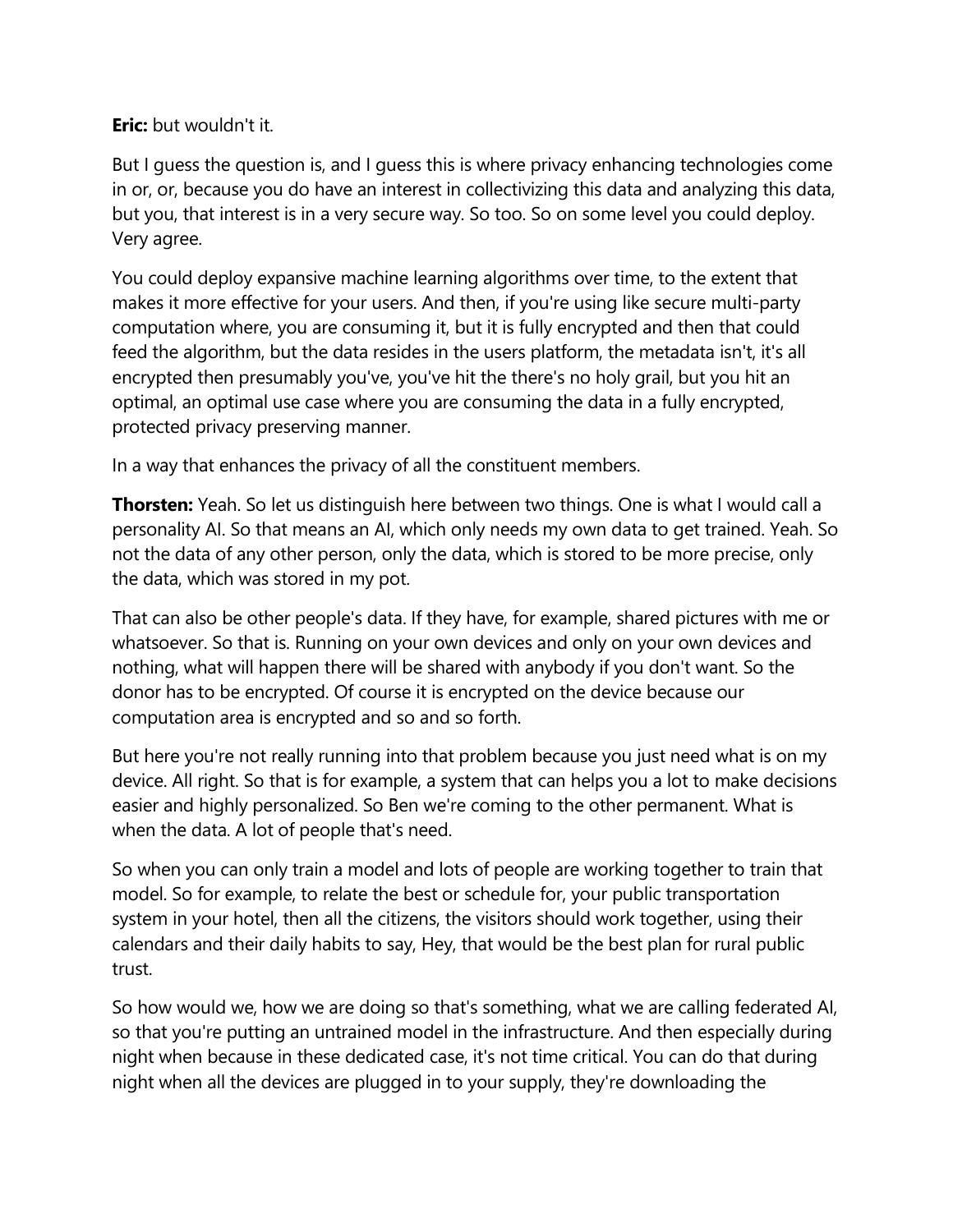untrained model training at locally, and then not handing it over directly to the infrastructure.

You're handing it over to the next person. You, you are very familiar with the other. So for example, you will hand that over to your brother and your brother will train it, and these ones will hand it over to you know, your uncle and dah. So before these model is going back to the infrastructure, it was already handed over to a lot of people so that it is really, really difficult to recalculate individual data, all of that.

And it is not. Somebody you don't know, who's maybe trying to tweak that system though. It may be handed over to somebody you trust. And, we have a network theory saying, Hey, it's around seven corners. We know everybody. So that means by ending it with, from one to the other and a long that trusted network, you can minimize the potential threat.

You cannot completely eliminate it. And let us be honest. You also encryption cannot do whenever something, let me speak stuff out loud. It's out of Hormoz. We cannot put it back into our mouth. You know, as soon as I am sending out data or putting insights of my data into a foreign system, it's out of my control, we can just make sure.

And we can do a lot. Now we cannot make sure we can do our best, make it as secure as possible, but we would always want depends of course, under on the automization level of user, we should always want, you were saying, Hey, if you, if you're participating on that one, Z's is leaving your private sphere and the chance that these can be recalculated back to you will be like that.

Yeah. But because you maybe trust that person a lot, who's asking for that data would say, okay, I'm willing to do so there is a community we are working with together called open mind. It is a really beautiful project and lots of smart people in there. I really, really liked them a lot. And so we have commonly federal idea and federal the dinner is a little bit down the road for us roundabout say mid to end of the year.

First of all, we want to build all the downloads functionalities so that people can see what the, the net knows about them. And then we have built that stuff as well. Yeah. I feel like they are doing really awesome stuff. And they're helping us to build these federated AI system federated

**Eric:** going back to the onboarding of the companies.

I guess, do they do companies that engage with Polypoly user. How are they, are they, is it an automatic vetting? Is it basically a Polypoly is just something like you don't necessarily is it that you don't choose the community of the companies, but they just have to adhere to, to certain the preferences set by the user, or do they have to be almost pre-vetted in order for Polycarp users to share data?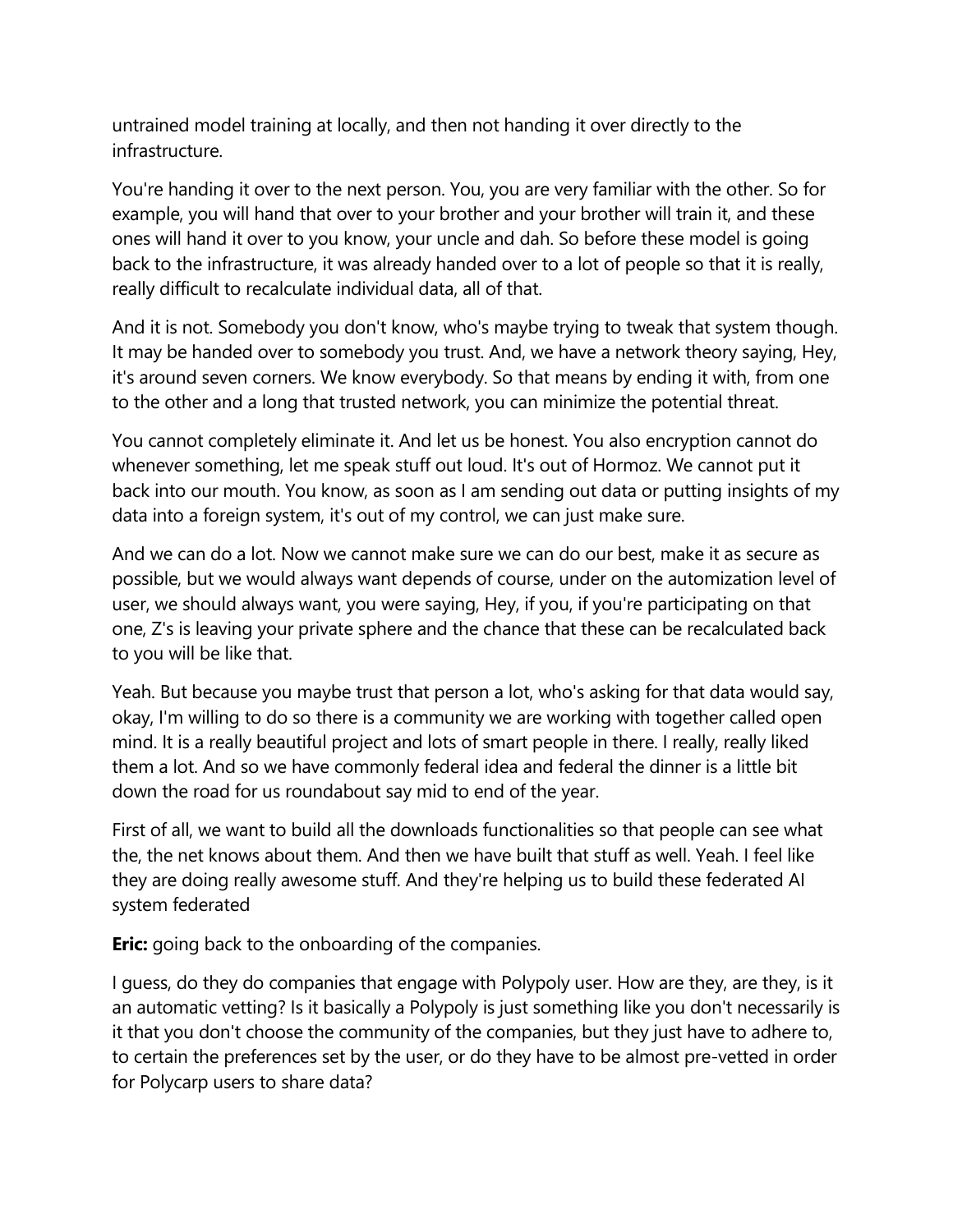## **Thorsten:** with them?

Oh, no, everybody can join that. Really everybody, we have to be fully market neutral. That's from our point of view, an absolutely necessary prerequisite for an infrastructure. You know, Ford is as loud as general motors to use your streets. So nevertheless, even Misty dispenses about to use American street, but nevertheless, there are some regulations and these, in our case, that's of course not laws.

So as I said, everybody, really every kind of company, every kind of, every kind of human being can use the product. You will never keep somebody out, but we will have an opinion about. Some, let me say actions companies are doing so I don't know if we want to deep dive there, but we are running one other system, which is called, and poly PDR is what we would call the Bloomberg of the data.

So we have bought the company house data of south of companies that was necessary to define the jurisdiction. So if a pot user, for example, wants to delete some data, then we need to know in which jurisdiction that company is settled. So what are the period of time? They have to delete it and so on and so forth.

So for that reason, we bought all that company and then be set up that we are collecting their information about their data. You know, what kind of data they are collecting, what kind of apps they are running, what kind of website they're running to, whom they are sharing data and so forth. So when somebody is getting in touch with you and it is a company, you, you, as a user, your decision, if you want to work with them together, what we offering to you is first of all, saying, Hey, these company is settled in.

Germany Ireland, us whatsoever. They are collecting that kind of data and they are sharing that kind of data for that purposes. So you can, you will see precisely as precise as we can and understandable what will happen with your data. And of course, what we are also collecting, and we have some supporters in the community who are, for example, checking what the apps are really doing, not what the companies are saying, what they are doing, what they are really doing.

And if there's a difference, we also say that clearly say, Hey, that is what these check client is saying, what he's doing. And that is what the community found out, what it is doing totally up to you to make your own mind on that. And then by, by, by doing so you're getting a first idea. To whom you're talking.

So if we are also offering an interface for corporate, that they can support their own information and our system, but we have also offered the interface to journalists and NGOs and whatsoever that they can say. What these companies saying is a lie.

**Eric:** So w we had a little sound break, there, but I wanted to follow up on a, on a couple of points.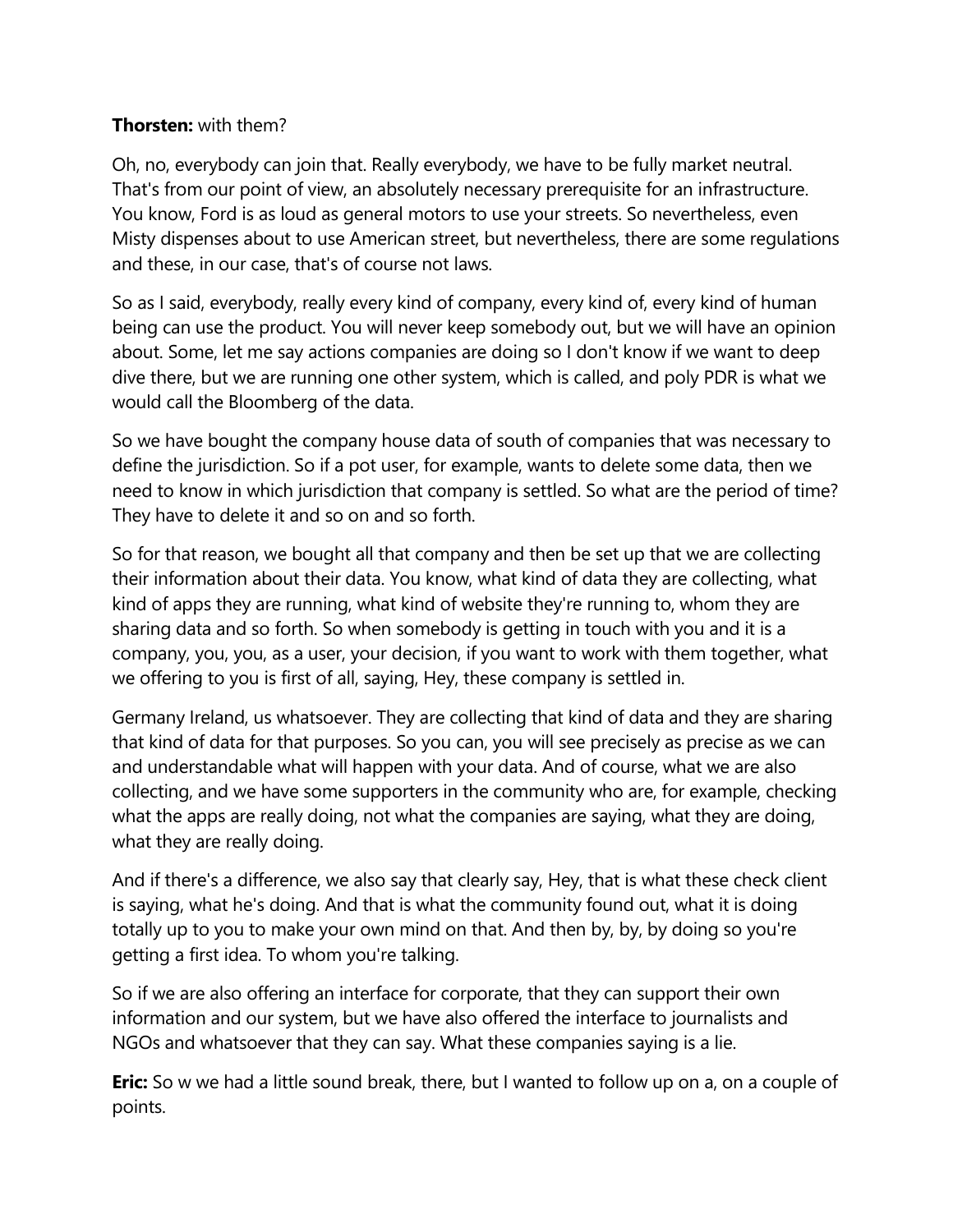If a user has certain preferences for engaging with a company, I guess if the company can demonstrate that it can meet those preferences, then they just simply won't share data with that company. And then the, then the user community who checks up on. Let's say that, that the company says I do everything that you want me to, with your data.

We are the girl Scouts and boy Scouts have data privacy and your communities engaging with them. And then somebody does a research project and says, no, they're there. They're not the girl Scouts. They're selling it to hackers and, top hackers and all the countries. Is there an update at that point?

Like is in other words, I guess I'm asking is like, is there a real listing or something like that? Yes.

**Thorsten:** Yeah. It's a real time system. So they would be blacklisted. Yeah. Listed from your personal point of view, not in general. Other people would say, Hey, I give a shit for, they are selling my data to blah, blah, blah.

They can still work together. Know it's not up to us to say what's right. And all we will just make transfer. And what's. What does that mean to you? It's your decision know. Also there can be companies who need much more data than others. I don't know. That'd be commonly talking for example, to a company, which is a large koshering provider.

They would get access to very, very large amount of data because they want to pick you late as precise as possible. But when a car should be aware, so they would like to have access to your calendar and what's. So would I be willing to share my calendar with a company? Of course not, but I can understand that they would need that kind of information.

So what is the solution? Hey, very simple algorithm or in this case, let us build a federated AI system, which is training the model every time, every night. So that in the morning when we are standing up, the cars are at the right place. Or you're currently talking to a company who wants to, who is in the fashion industry, and they want to change the way of producing addresses for environmental protection reasons.

By the way, they said, Hey, we want to stop producing stuff, which is just hanging around in a shop and fits more or less. We would like to change it in a way that these addresses are produced when you were ordering them and personally measured. So that would mean they will. More or less a digital version of your body.

That means they, you have to stand in your home, making photos of yourself half naked. That's quite a high fashion label. Can you imagine what would happen if they would get hacked? And millions of managers would be published or half naked. So most of them are even don't want to see half naked, but they would let, would be a disaster for that.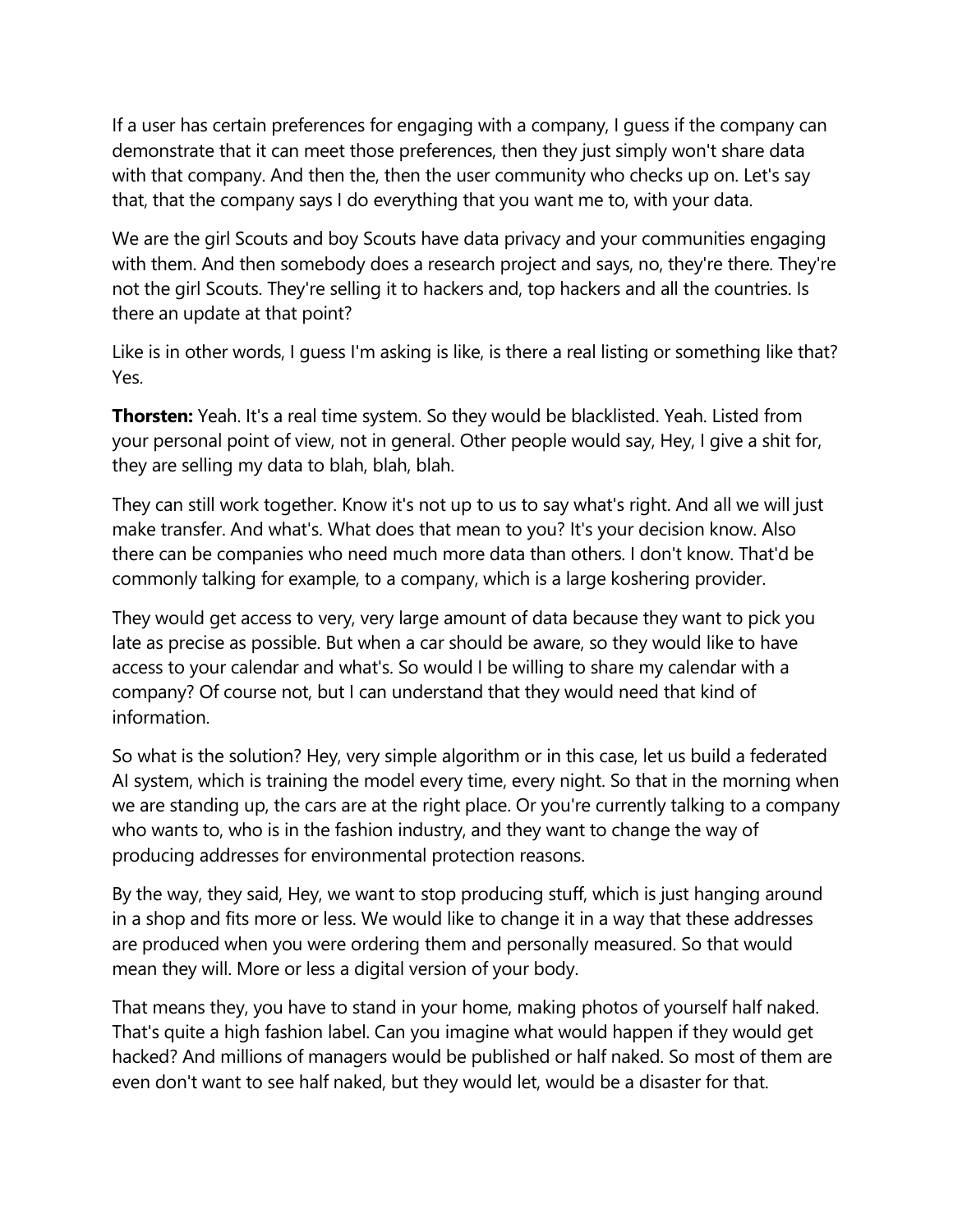So what is the solution? Very simple now sent me the algorithm to my new eyes and what you're getting back is not my photos. What you're getting back as a frame. Yeah. You just need a model of my body, which is good enough to build my piece individually, be spoken restless. No, you don't need my picture.

So it is in the interest of that company to really change, sending the end result. They don't want to have that picture by the way, same with this and company, they said, Hey. The CTO told me, he said, I cannot sleep well anymore. I said, because when, when somebody is going to let me say special meeting, he doesn't want to use his own car for they're using ours.

They are not using an Uber. They are not using a taxi. They're using crusher and curse. When these data would get hacked and be published, that would be our end. And so lots of companies are really willing to give all that data because it makes their life. And

**Eric:** cheaper. Yes. Yeah, no, I, I, it, and that's something that's very powerful about the platform that isn't to be understated, which is, data is toxic.

If you're a responsible company and personal and personal identifiable information is toxic it's I think sandbagging off says it's the new nuclear waste, it's. And so as a CTO, like you have all this data, you get hacked. If you can discover a way not to have this data, like you can.

And to your point why do you want the pictures of somebody half naked? The only reason why you want the picture of somebody half naked is to figure out from a modeling perspective, what to do with it. So something that gives you that model without all the burden of the data protection makes your life a hell of a lot easier.

Like the best way to protect yourself against hacks is not to have the information. Yeah, that, that the hackers would want, do you know, or, or inadvertent disclosure is not to have the information. So that's powerful. And I think, I think it answers my question also in that the fundamental objective is the data minimization to identify what data is coming back.

So in the case of selling data to the hackers, I mean, listen, I could, I could take this, this example to an extreme, meaning my profile is because it's the girl Scouts of America. I love them and I will show everything about myself to them, whereas if somebody else or some other entity and then, but then something changes where the hackers are actually buying it and somebody in the community discovers it.

I guess my question was, and you answered the more important question honestly, but then the, because I think it's an extreme, it's more of an extreme, why not? We're going down this road. So once it's discovered that these, that these people are bullied will stay with the fashion entry that it's actually being sold.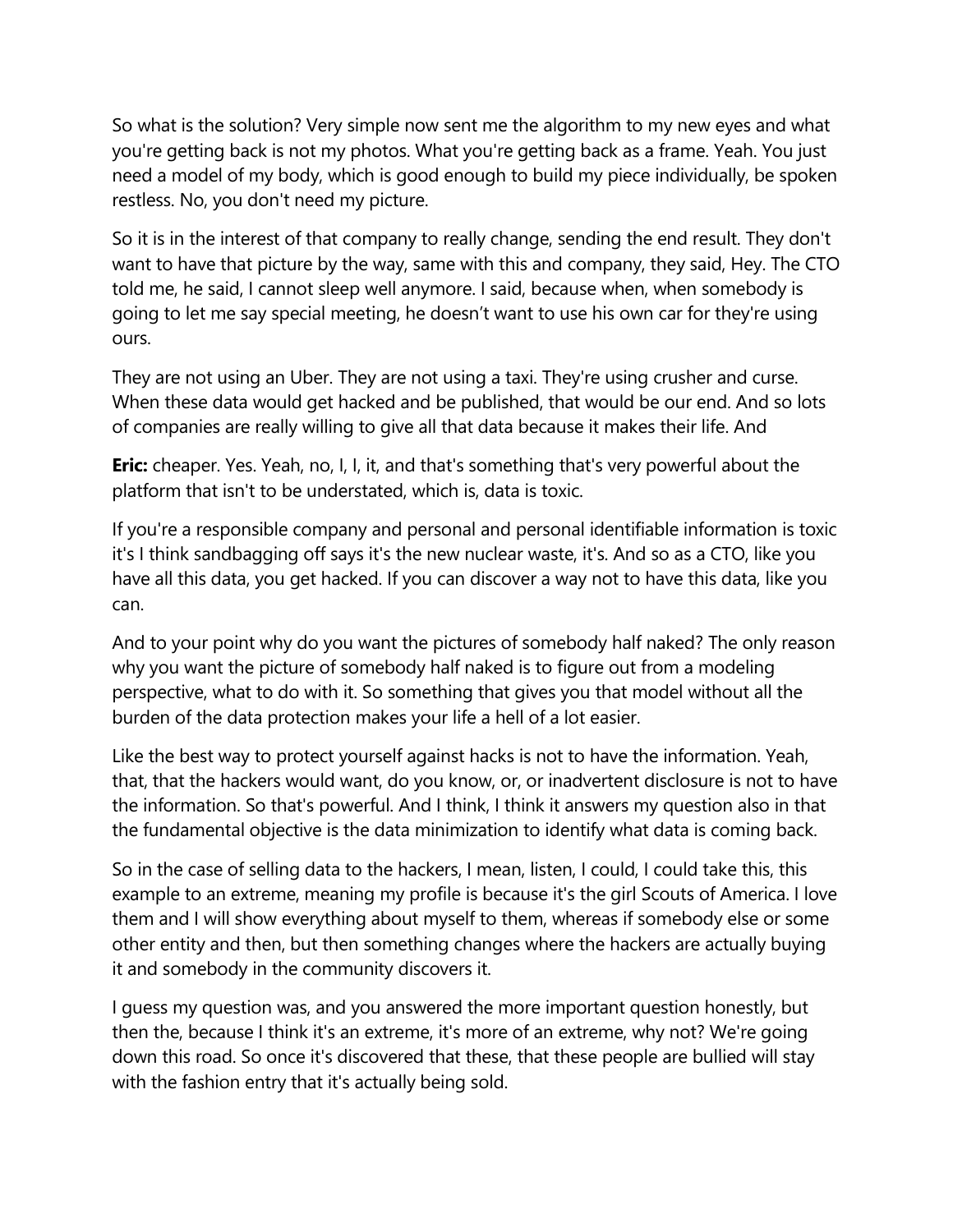Instead of going to the girl Scouts, it's being sold to pornographic pornography actors, I don't even know there's such a thing, but we'll just go there. If that gets discovered how as a user who's opened myself up, who have no idea, I say, listen, just for these guys, I hate the idea of anybody else seeing me half naked, but because it's the girl Scouts, I trust them.

Totally. What changes in that is that even a logical use cases, it's sort of like, Eric, that's just, that doesn't even exist. You tell me, like, how does that get as a user? Something changes, not in the way that the company portrays itself to the Polypoly, but something changes to the credibility of that.

How does the Polypoly itself react to it?

**Thorsten:** Oh, of course. If nobody is recognizing this is nothing will happen. But there are smart people out there. There, there is a community journalist whatsoever. So you can all their organizations I don't know how the one is called. I don't remember the name.

There's an organization, I guess it's called customer report or something like that, which is constantly monitoring products and publishing reports about it. I don't remember the name of what the name of it was. Can you help me? Schumer reports, consumer reports. Yeah. It would be lovely. If they would publish their trust better.

So if they, they would join the pony system, like other NGO or, unions or politically political parties or newspapers or whatsoever churches, I don't know. And they publish their trust and it's up to you to decide, okay, I'm trusting these, I'm subscribing these trust pedal. And for example, if this is a New York times and the New York times is reporting, Hey, these company have you know, made something horrible that will have immediately an influence on your decision because it's a real time they're changing their trust better.

You have subscribed it. They're saying, okay, we decreased the trust in that company massively. Then. If it's really something massively and you have a strong connection to New York times, you will get informed proactively saying, Hey, something changed you, do you want to read that article about it?

And then we will just bring it to that camp, to the newspaper. You can read it and then you can make a decision, or you can say, Hey, if just one party is saying something is going on with. I don't care. But as soon as you know, let me see 5, 6, 7, or very, very important ones are all saying, Hey, something is wrong here.

Then your pod is getting aware about it and saying, okay, now I have to act, but this is exactly how it works in reality, because everything is subjective here. We don't have the. Typically, and when, when we are talking about hate speech and all that saying, it's not so much about echo chambers, we are, we are echo chambers for hundreds of years already.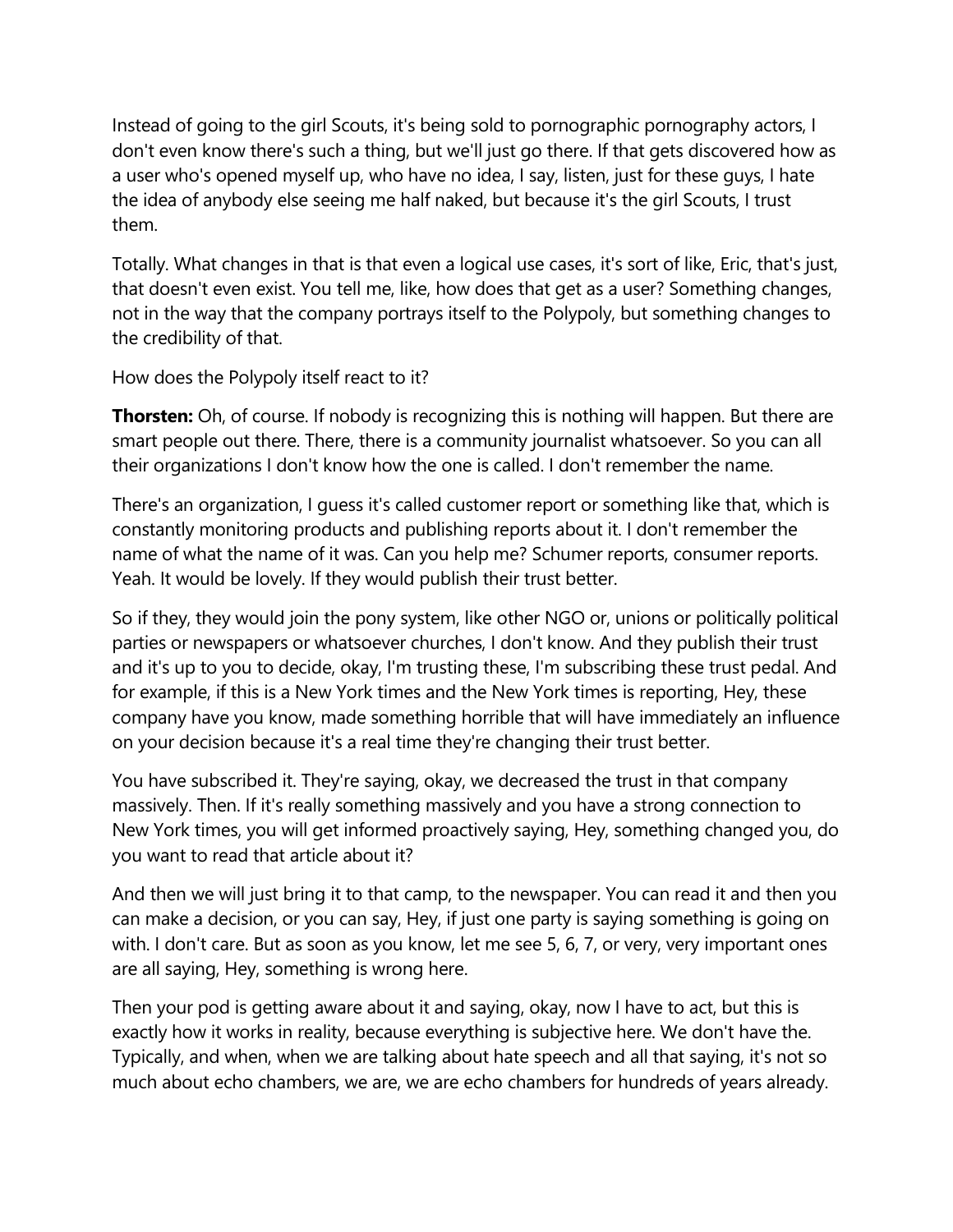Yeah. So it is about the algorithms which are, pushing up, things which are as loud as possible. And also let me say creating reach in an abnormal way. So that's not happening in our system, by the way, you can also change the algorithms of how these whole stuff is calculated. As I said, it is an open platform and people can just publish an algorithm and you can download it to your partner.

And then you're using that one. But the algorithm we are trying to use is as close to normal human behavior. And it will, it takes a while for us also to optimize it really in that way that doesn't make everything perfect. Don't get me wrong. We had problems in our society before, but at least it is then in the.

How would most be before so we can deal with it with some mechanisms we have learned over the last thousands of years, not completely unexpected.

**Eric:** So I, so I think you, I think you, you gave me the right answer. So having been in a similar position myself at one time, I know the danger of feature creep.

Somebody says, wouldn't it be great. Yeah. And wouldn't it be great if, and I'm sure in your position, particularly when it's a co-operative, wouldn't it be great if you could do every single thing perfectly? Yeah, it would, but it would take us forever and we wouldn't prioritize, and we wouldn't even get off the ground.

And so I think what you're saying, it's an important point too, which is if you're a Polypoly, You should, you still have the power to screw up your trust profile? You're, you know, you try to give the tools, but if you say, listen, girl Scouts of America, half naked is fine. You'll be, PI allows you to say, okay, whatever.

I'm, I'm, I'm not even saying that it's happening, but whatever, it might just be like, whatever I share, I share. And there's no controls because, but Polly, Polly, doesn't Polly. Polly's not going to like, if something, it doesn't have a newsfeed or something that automatically like, even if somebody in the group realizes it blacklists that you're still there could be a whole community that recognizes it.

But if you're one of these people who don't engage, who don't inform, you could keep, you could still be like, despite the fact that you have Polly, Polly, you could still be exposed. And so Polypoly gives you the tools. But it, it gives you the freedom, but that freedom could also be, you may not be educated enough.

That freedom should also be, it's not just a blind reliance oh, I'm on Polypoly. So I'm all good. I know I'm never going to be my information is never going to be exposed. I can give all my information to girl Scouts of America and there's nothing, nothing that'll happen wrong. You still have that obligation.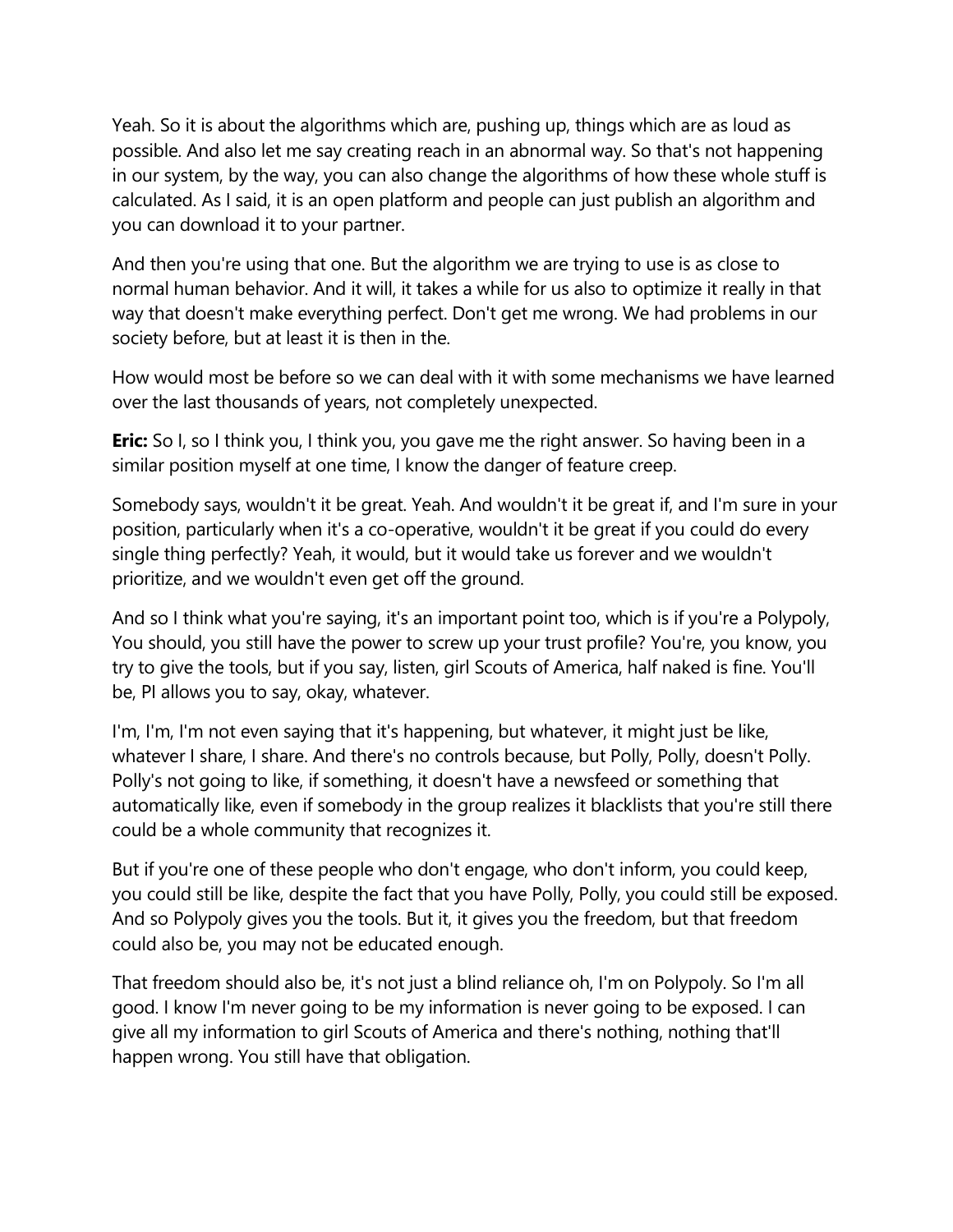And I'm assuming that there's probably also, I'm guessing if you have an active community and people are like, Hey, I just realized that the girl Scouts of America are, are, are associating with, this is just such a ridiculous situation example, but they're associating with a partner we're not graphy hackers of, of, of North Korea even pick up on North Korea or some other jurisdiction, you know that then you could, that's like an information stream and you could say, oh, Hey, I'm part of a community that identified this and I'll change it.

But it doesn't. You still have to be responsible, and you can be responsible by setting those controls, maybe a little stricter, but if you choose to loosen it up, you're responsible for that too. So it's, it's freewill and that's what it should be. And building every single scenario into it is probably not going to leave, cause like, the other problem with feature creep is it's also like to your point, you were saying it before, it has to be easy, right? The interface, like you could build all this functionality, but if the users don't know how to use it or they screw it up, it has to be goofy.

And it's not going to be adopted. And then I guess another question I had, because you were, you were talking about the, the poly pedia poly pedia is an informational source. And so let's say that I want to pursue data deletion. Let's say that. And again, this also probably falls into the bucket of being all things to all people.

But if I, if I want to, if I want to do it, you know, contact a company, and have my data deleted, are there tools for that outside of poly PD, which advises, informs me of that policy?

**Thorsten:** Yeah. So there are, of course, lots of communities out there who are trying to deal with that problem. So most of them, and I'm not saying that this is wrong, I'm just saying that most of them are more on a research level.

And so that means most of these things. People who are in their topic already. Yeah. But for America and Joe, Joe does, or something like that, typical agenda things that doesn't really help, I guess it's a typical problem we had in that whole space over the last decades, things like PGP and so on.

So forth, we have awesome tools, technically perfect, but really difficult to use for people who are not in that tech space. Yeah. So what my mom be able to be able to install it. That's the kind of thing on there on her iPhone. I would say she would already fail or at least stumble a bit when she would try to read.

Thing is good for, so what we will build. You know, first of all, as I said, you know what we are commonly billing is that you can download all your data. That is an important step for you as a citizen, because then you will know what the net knows about you. And it is an important step for us as an ecosystem because this important data capital ecosystem, if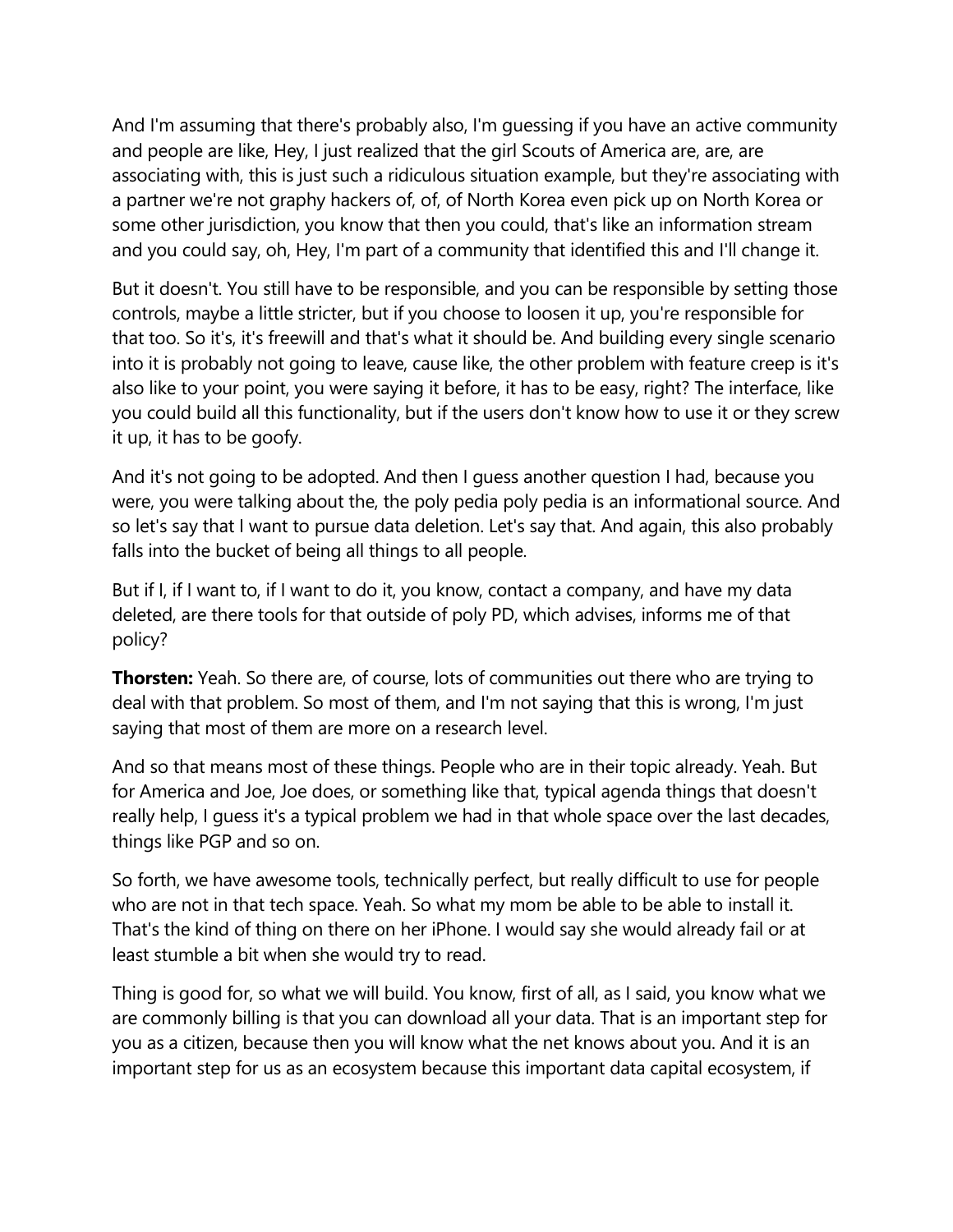you're utilizing it or not is a different story, but it is important data capital to that ecosystem means to your own devices.

So then you can say, okay, now I want to clean up what their, the net knows about me, because I may be found something here and there each feature, by the way, normally. So for example, if you're downloading your Facebook Bader or your Google data or whatsoever, this is normally generating hints to other data sources, you're finding hints, oh, it looks like that.

Some of the data is also at Instagram. Okay. And from there, you're coming to, I dunno, whatever Hotmail and, and so you're collecting more and more data and then you find stuff. That picture should be on my device, but nowhere else, I want to banish that from the net. And because the polyquad will remember where this picture is all stored.

You can generate a message, message saying, okay, automatically to all these data consumers and saying, Hey, please delete that. Then it will connect the to find out where all these companies are settled. And then it will check after two, four weeks, whatever depends on your section, refinishing it reinitiating the data, data downloads and having a look it's a picture of.

If so, you can, depending on your local law, you can punish these companies. You can force them to. So what we will build for Europe, soonish is a fully really highly automatic legal pipeline. So that company doesn't behave well. And by the way, all of a sudden American company, the, if they don't behave well in Europe, that European co customer.

Fully automatically send that to lawyers. They will take care of it. And so on and so forth. So these is wrought to do. And unfortunately that's something you have to redo again and again, depending on the jurisdiction, you'll see there, the co-ops that coming into the game again. So as soon as we have an American co-op Visco, we'll take care of implementing the legal pipeline for the American market.

And because we can only have just a co-op in Europe, we will do that for Europe, but yes, you can, you can delete that stuff quite easy in the meaning of sending out notifications to these companies. But if they don't behave well to really force them. Right. You cannot execute is not the right. So it means you need an execution here and it must be easy rather than a cheap one for the consumer.

Otherwise nothing will change, but that will take a while, before we will have that in the U S because first we will need to up and do it.

**Eric:** And then I. Max Schrems is organization. What's it Noya is that they're very active. They're very active in that space.

**Thorsten:** Yeah. Yeah, yeah. They, they are doing really good stuff in Austria.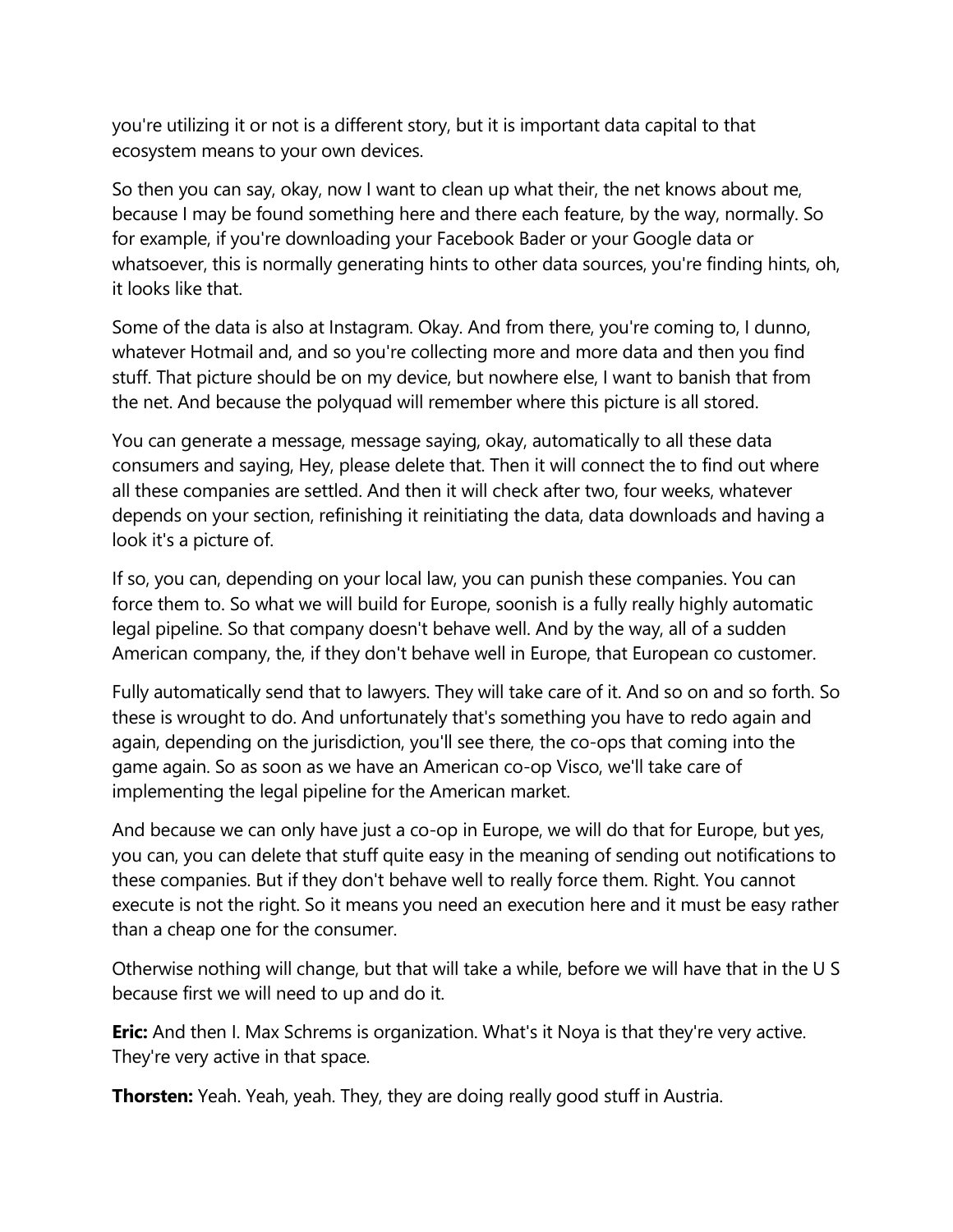They are projects like, like the one of max we're digging deep into you know, the, the terms of Foundations and sounds of force companies. They are checking out stuff. And basically we are building these infrastructure also to support folks like that, because the funny thing that happened to one of their generating constantly data downloads from Facebook and others.

And from time to time, it happens that someday. Type I'm not seeing data, really data type it's appearing in one data download of the same company that was never there before. And it disappeared afterwards again. So basically they buy, buy excuse exposed that they have more data about somebody than ever before.

So what all the Polypoly are doing is they're spying back. They are checking what is coming. So they're spying back what the companies are sending to them. And as soon as a new data type is in there, they will inform the PD or, Hey, here's a new data, they're not sending your data. They're just saying, oh, it looks like that.

Netflix is also storing when I stopped the movie and, fast forward and whatsoever. Something like that. So then the pedia will know, and that means as well, the next 24 a few minutes later, we'll also ask for that data and say, Hey, we know that you have that data and it out, give it to me.

And so the, the, the, let me see the coverage of their data per company is getting better and better all the time.

**Eric:** Right. And by the way, the, the org, the organization was not noisy. It's noisy. They're doing things that no one else is doing in, in Europe. They're going after they're, they're, they're complaining in jurisdictions.

They're understand the legal system that the GDPR affords them to go after companies that are not complying. And they got quite a plate. But, as you said, it's like, what's the point of GDPR. If you, if there isn't any type of enforcement mechanism, if you don't comply and NOI business ensuring or endeavoring to ensure they got their work cut out for them.

That they're very active in that front. How do you view the, the, the changing burdens that the changing expenses for security at the more centralized level? What, like you said, you were talking to security providers. How do you think about security as, as this, this, the scales?

**Thorsten:** So I guess first of all, we have to understand that hacking is normally an economic process.

There are of course hackers or other, or they have other reasons, but most of the time it's they're doing so for earning money. And so that means one of the best things you can do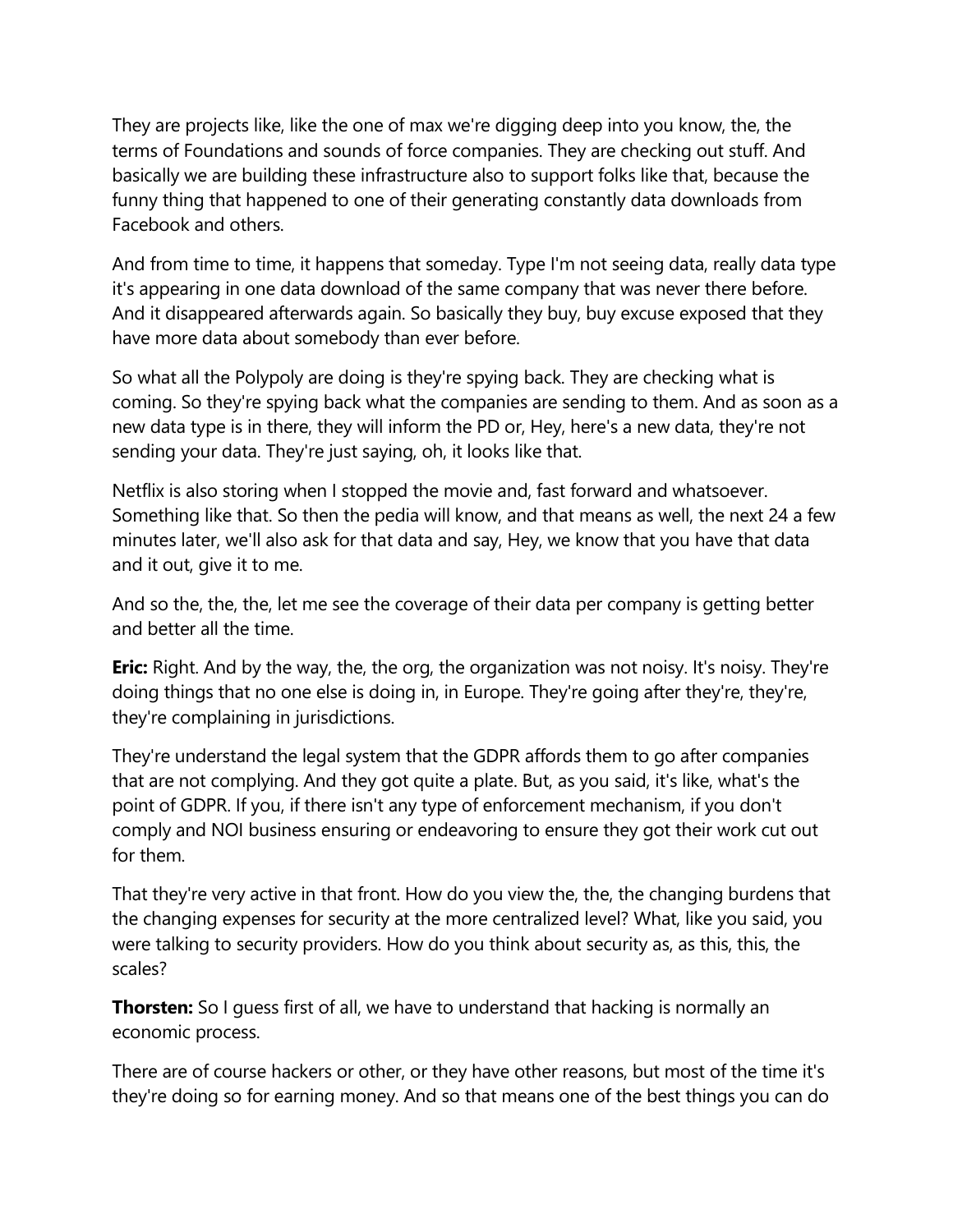to get rid of hackers is to make it not worthwhile. You know, that the, the amount of data you can get by hacking somebody is so low that it doesn't make sense anymore.

You know, again, let's go back into reality. When I'm checking my front door, it has a simple key locker in comparison, especially to my bank, when I'm going to my bank to key lockers, definitely different. So by decentralizing data, Of course, the Polypoly is not unhackable, of course not, but does it really make sense to me?

Hey, you can help me, I'm not as so interesting person, like for most of the people that's true. Would we recommend to you to use the Polypoly when you're the president of the United States or the capital of Germany or, or a journalist in a horrible or a country? Please not the poly pub we are actually building is for normal people.

They are not built for, it's not built for people with this, a special security requirement later, we will publish this, the specification of the park and then entry, oh, who are specialized on that one or governments who wants to build a Polypoly for politicians they can do. It's not our job.

Our job is to say to, to make the life of the people out there easier and not saving the life of our journalists, don't get me wrong. I would love to do but I cannot fix all the problems. So scope creep, unfortunately. And so that, that means, by draining all these honeypots and bringing that stuff back to us, we will fix a lot of hacking issues.

As a site defect and not by technology. Hmm, by a systematic approach, more or less, it's, it's a little bit like, does it make sense to break into your bank if the money is not there? No. It only makes sense. It's all the money is stored there. But if all the data is stored in my pocket, yes, you can break into my pot and then you know, that I'm a fan of big bang theory or whatsoever if you want to, or you can maybe also see what my body index is.

If you're interested in that, Hey, I'm sorry for you, that you are interested in my body. And then I guess that's the good thing, when, when we are getting rid of all these kind of. Just the rest of the stuff will be stay there. And then our governments and our NGOs can take care of these really bad assets, which are, they're trying to harm our society.

Yeah. Because all these, these economic or business hacking of me that happens, people are breaking into systems to get maybe, I don't know private telephone number of Anglo-American. And they're not interesting in my world, they are just grabbing all that stuff. And because of some whips are in that data pool as well, they are trying to get.

Okay. And then that doesn't make sense anymore. Then if all that stuff is just, in our product parts problem solved partly, but then we can start taking care of the real big problems, and not have these vendor. Let me say. Yeah, but that's, that's, that's the way how we can help there at least the test to make it also crystal clear here we are not saying we should generate less data.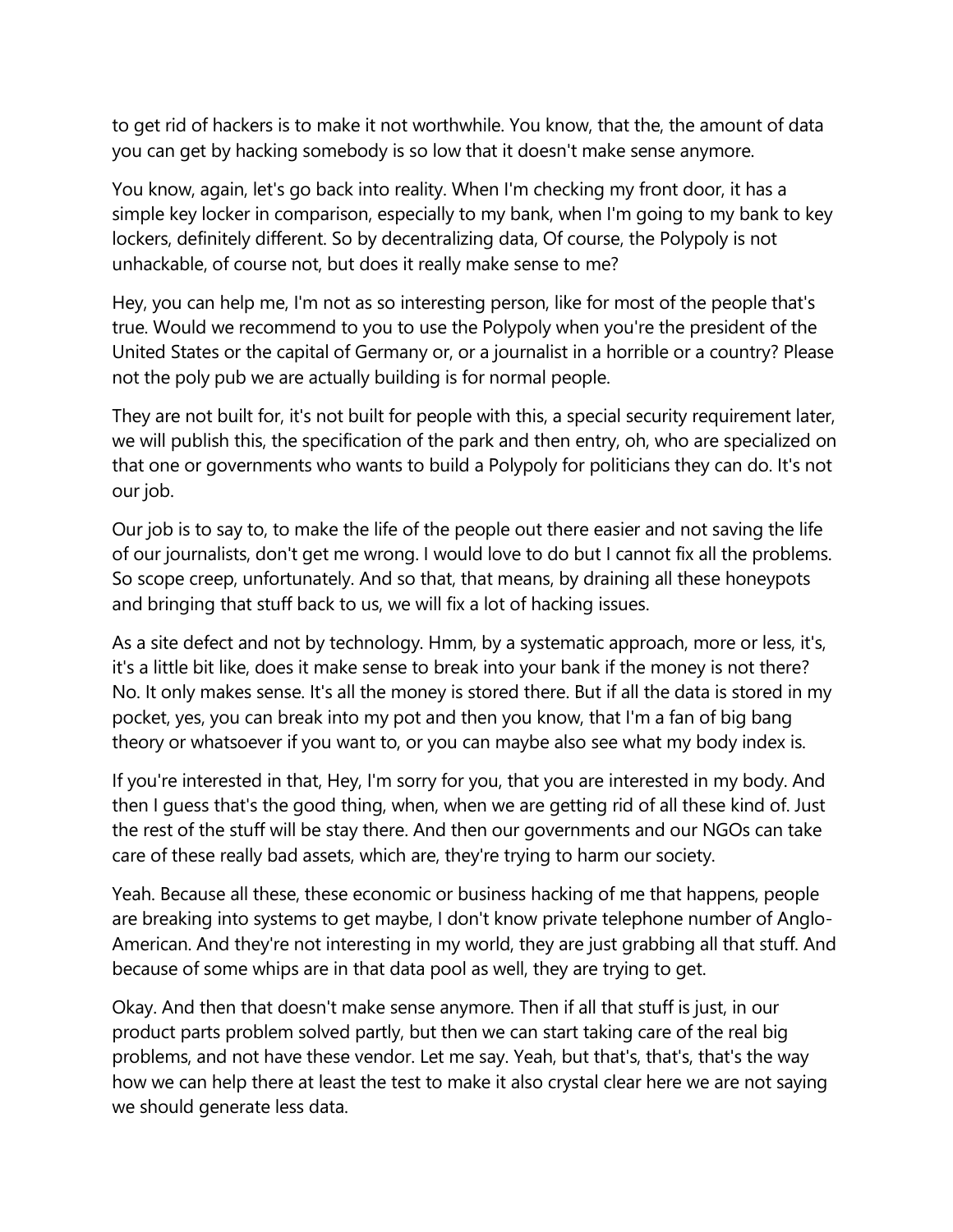No, we should generate even more data because as more data we have, we're going to be saying we, that means me personally, as much better, we can optimize things. Now we can make better recommendations. We or to be precise, recommendation engines can work better on that infrastructure based on your data, making you locally a recommendation, you can produce better products based on relevant.

Yes. Yes. Clean dater L there's a study out there, which is saying 85% of all the data, this companies of sport or so-called Brock's data. So redundant, obsolete, trivial, and outdated. When I got it. Yeah. Just imagine how many money these companies are burning by saving all the data. How many energy is coming to you to save all the data and how many poor data scientists are sitting in front of all this useless data and have to generate something meaningful out of that for the next.

Yeah, let us get rid of all that shit and let us focus on the stuff that's real. And by decentralizing things, stuff, getting a context and context makes things

**Eric:** clear. Great. That's a, that's a great note to end the podcast over time. I actually feel like we could have. We could probably go for hours on a bit of an I'm a bit of a nerd.

So I don't know, my, my hours may not appeal to everybody, but this was a great session. So I look forward to following up and keeping tabs on Polly, Polly, cause it's it hits a lot of my points, a lot of things that I I'm thinking about and on the encrypted economy and otherwise so Thorson, thank you.

It was wonderful to have you on the podcast and you know, we'll be, we'll be keeping tabs.

**Thorsten:** Thanks a lot. And thanks for your time. Hopefully, interesting for your audience we talked about and yeah, whenever I can help, just give me a ping. And as soon as we are opening their co-op in the U S you will get a notification for sure.

And by the way, that's, what's funny from, from a European perspective, it looks like the best cool. It's in Texas, not in California. And I guess because of the farmers, so we are in contact with a lawyer down there, and Hey, that's awesome what they have there in Texas.

So,

**Eric:** so it's interesting.

I'm actually doing a jurisdictional analysis across jurisdictions. Texas is one of the ones I have to return to. I spend a lot of time focusing on Colorado because it aligns well with the crypto space. I've also heard great things about Minnesota, Texas got on my calendar, on my, on my list. And I actually, this weekend was the weekend.